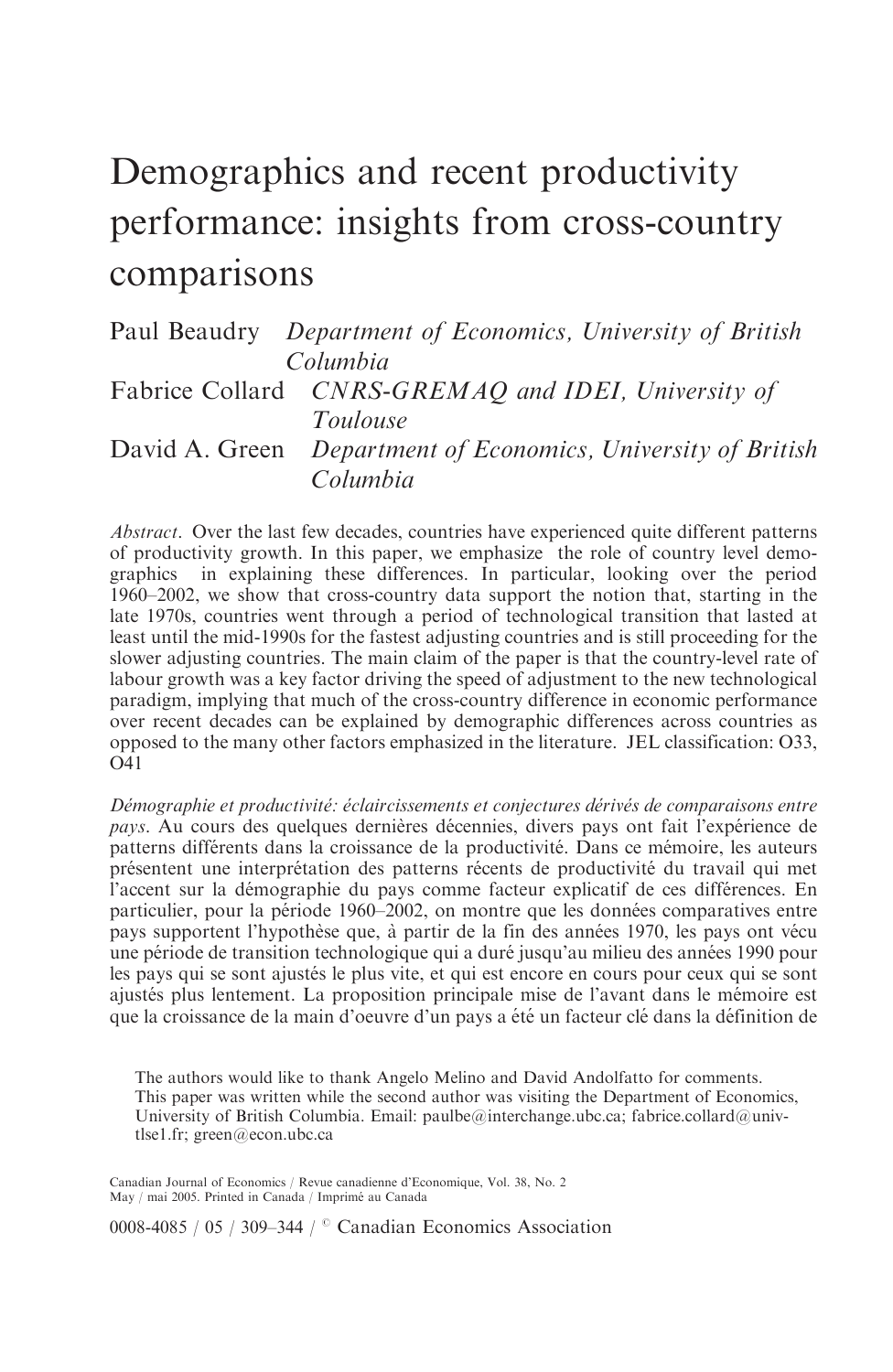## 310 P. Beaudry, F. Collard, and D.A. Green

la vitesse d'ajustement au nouveau paradigme technologique. Ceci suggère qu'une bonne partie des différences de performance économique entre pays au cours des dernières décennies est attribuable aux différences dans la démographie de ces pays plutôt qu'aux multiples facteurs mentionnés habituellement dans la littérature. Compte tenu du fait que la transition technologique met du temps à s'accomplir (20 à 30 ans), cette perspective suggère que qu'il faut être extrêmement prudent quand on se fonde sur des comparaisons de croissance de productivité entre pays et sur des périodes courtes (de 5 à 10 ans) pour tirer des conclusions quant aux politiques économiques à mettre en place.

# 1. Introduction

Over the last few decades, there has been a wide variety of patterns of economic growth across countries. For example, in the 1970s and through much of the 1980s countries such as Japan, Germany, and several other continental European countries experienced substantial growth in living standards, while productivity growth was sluggish in North America. In contrast, by the mid-1990s the situation was almost entirely reversed, with countries such as the United States, Canada, and Australia exhibiting strong growth, while Japan and many European countries were performing rather poorly. Given such a change in growth patterns, it is natural to ask how best to explain it.

One common explanation for these observations is that there was a major technological change in the world economy somewhere in the early 1990s, the effect being to change the institutional structure most favourable to growth. In particular, according to this view, the improvements in communication technology observed in the early 1990s favoured countries with a more flexible and incentive driven work environment – such as that of the United States – and were detrimental to more corporatist countries, such as Japan and many continental European countries. The implication of this view is that strong growth is now most likely achieved by adopting U.S.-style institutions, while the institutions of Japan and Germany – which were very often promoted and admired in the 1980s – are now viewed as being less favourable to growth.

In this paper, we present evidence in support of an alternative viewpoint regarding the differential growth patterns observed across countries over recent history. Although our explanation is also based on the effects of a major change in technology, it downplays the role of institutions in explaining the phenomena and instead emphasizes the interaction between technological change and demographic factors. In short, in this paper we make two main claims. First, we claim that much of the difference in growth paths observed across countries in recent history reflects the adjustment process associated with a major technological and organizational change that began in the mid to late 1970s, with the fastest adjusting countries completing the transition by the mid-1990s. Second, and most important, we claim that differences in the rate of labour growth explain why countries adjusted at different speeds and hence explain the different observed growth paths across countries.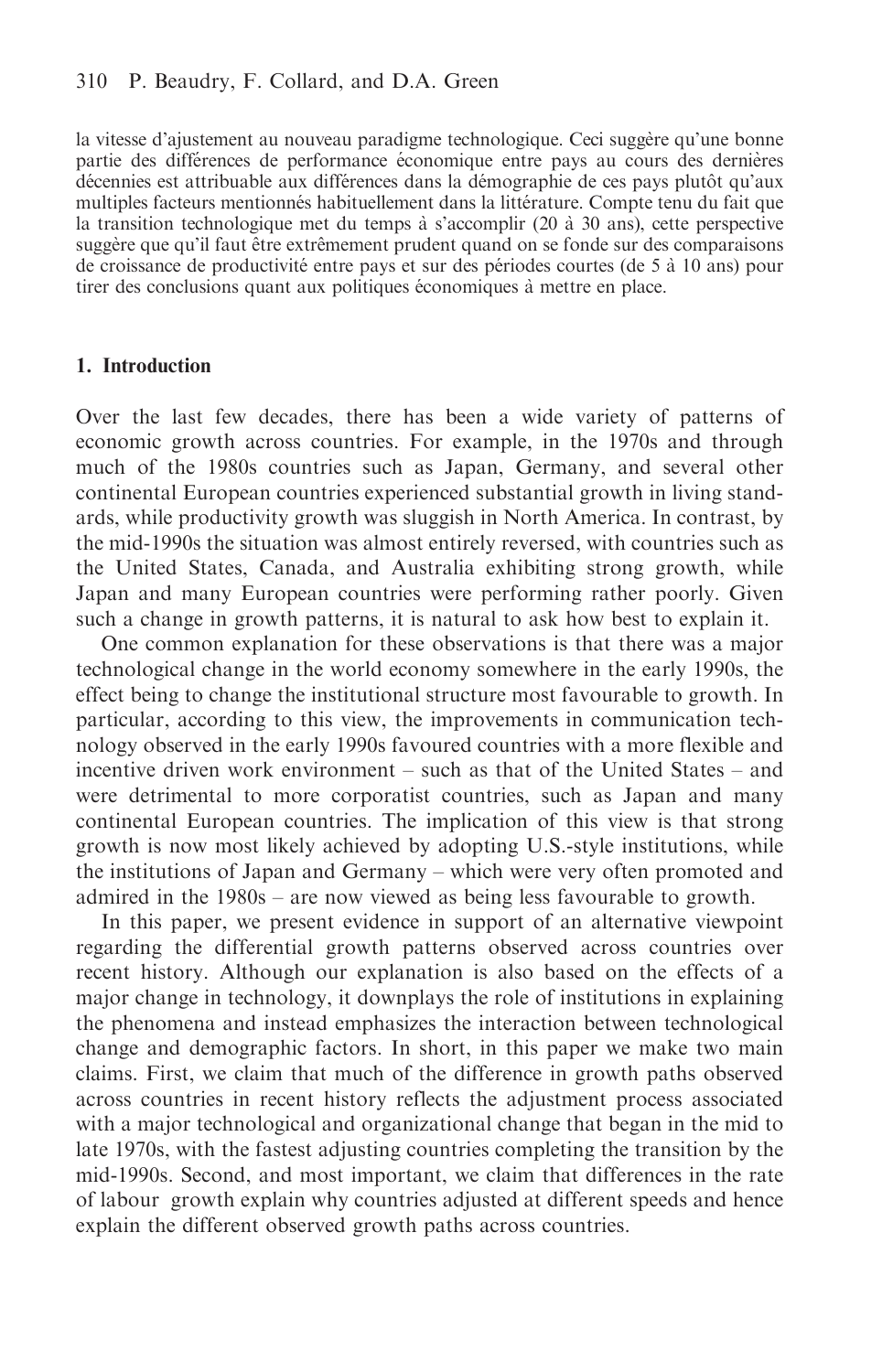

FIGURE 1 Labour productivity growth and labour force growth NOTE: The plain line corresponds to the regression model:

 $\Delta \log (Y/L) = 0.0216 - 0.743 \, \Delta \text{LF}, \overline{R}^2 = 0.55$ 

At first pass, it may appear extremely unlikely that differences in rates of labour growth are key factors in explaining differences in economic performance over the last 30 years. It is easy to think of many alternative factors that seem more plausible. However, our reading of the data suggests that such demographic factors are an important and generally unrecognized factor in explaining differences in growth performance over this period. In order to provide initial motivation for this claim, in figure 1 we plot annualized labour productivity growth against the annualized growth of the labour force for major industrial economies over the period 1978 to 1995. The figure reveals a very strong negative correlation between these variables over the period. This is confirmed by the examination of the coefficient from a regression of the change in output-per-worker on labour force growth, which is  $-0.743$  with a standard error of 0.19.

As we will make clear shortly, the pattern presented in figure 1 is robust to including additional variables, appears causal, and is not present in earlier years such as over the period 1960–78. Since our conjecture regarding the role of labour growth is clearly controversial, we will take care to provide both theory and data in support of it. In particular, in the first section of the paper, we present a very simple model of structural change that illustrates the type of empirical patterns that one should expect in the presence of technological paradigm shifts. The model is based on the adjustment process associated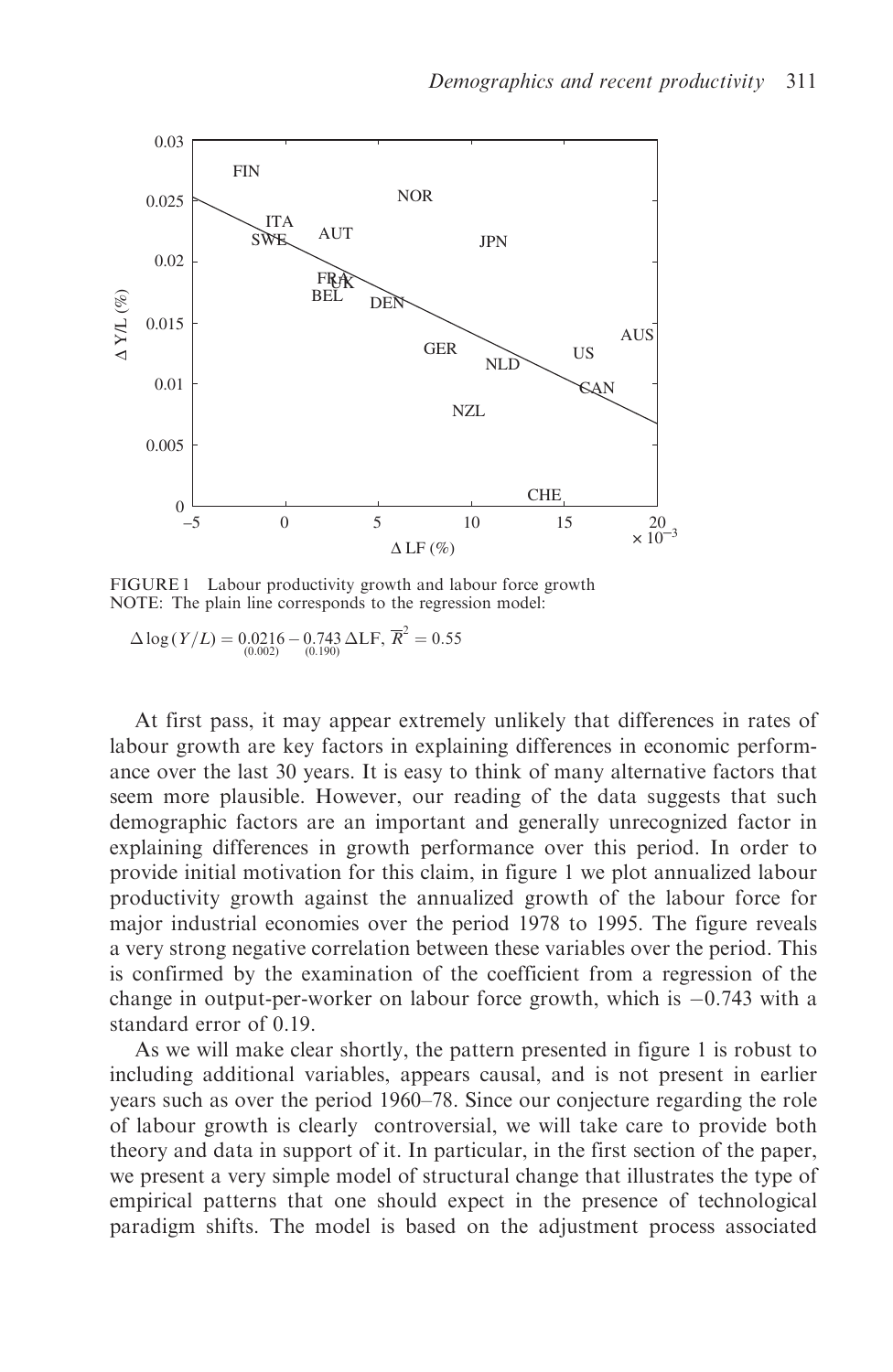with the arrival and dissemination of a new means of production, $<sup>1</sup>$  and it</sup> highlights why countries with different demographic profiles should exhibit systematic differences in growth patterns during the adjustment process induced by a structural change in technology. As we will discuss, our simple theory implies that the role of labour growth in affecting economic performance changes radically in times of structural change in comparison with more normal periods. As we shall show, the empirical patterns implied by the model regarding the relationship between productivity growth and population growth are strongly borne out in the data.

This paper builds on our previous work aimed at understanding recent changes in the economy. We have been working on this research project, together or in pairs, for several years. During this time, our view of how crosscountry comparisons can be used to gain insight regarding economic change has evolved. Initially, in Beaudry and Green (1998, 2000, 2003), we questioned whether changes in the wage structure observed in Canada and the United States over the 1980s and 1990s were simply the reflection of an ongoing, exogenous technological change, as emphasized by a large segment of the literature, or if instead it was a reflection of endogenous technological adoption driven by certain country-specific factors. In these papers, we used and refined models of endogenous technological adoption to articulate how one could evaluate such claims. Our results, based on wage data for Canada, the United States, Germany, and the United Kingdom, supported the notion that this period most likely reflected a major change in paradigm, where the speed of change was endogenous to country-specific factors. In particular, we emphasized the role of capital deepening in this process, especially the effect of demographics on physical capital deepening. It is at this point that we began to recognize that demographic differences across countries may be important for understanding recent economic history. In subsequent work, we wanted to look at a broader set of countries and over a longer time span in order to better assess the robustness of our previous findings. This objective led us to focus on patterns of output growth across countries (i.e., output per worker) instead of wage patterns, since such data are more widely available. We began by examining the extent to which the patterns of output growth across OECD countries were suggestive of a major change in technological paradigm (Beaudry and Green 2002; Beaudry and Collard 2003). Once again, we found that the data patterns conformed rather well to the predictions of a model of an endogenous switch in techniques of production driven by differences in population growth. In more recent work, we have extended our exploration to include both developed and developing countries (Beaudry, Collard, and Green 2004), and we have explored the potential role of globalization (Beaudry and Collard 2004) as an alternative explanation for the observed transformations.

<sup>1</sup> Similar insights can be drawn from a model that emphasizes a major change in the trade opportunities as shown in Beaudry and Collard (2004).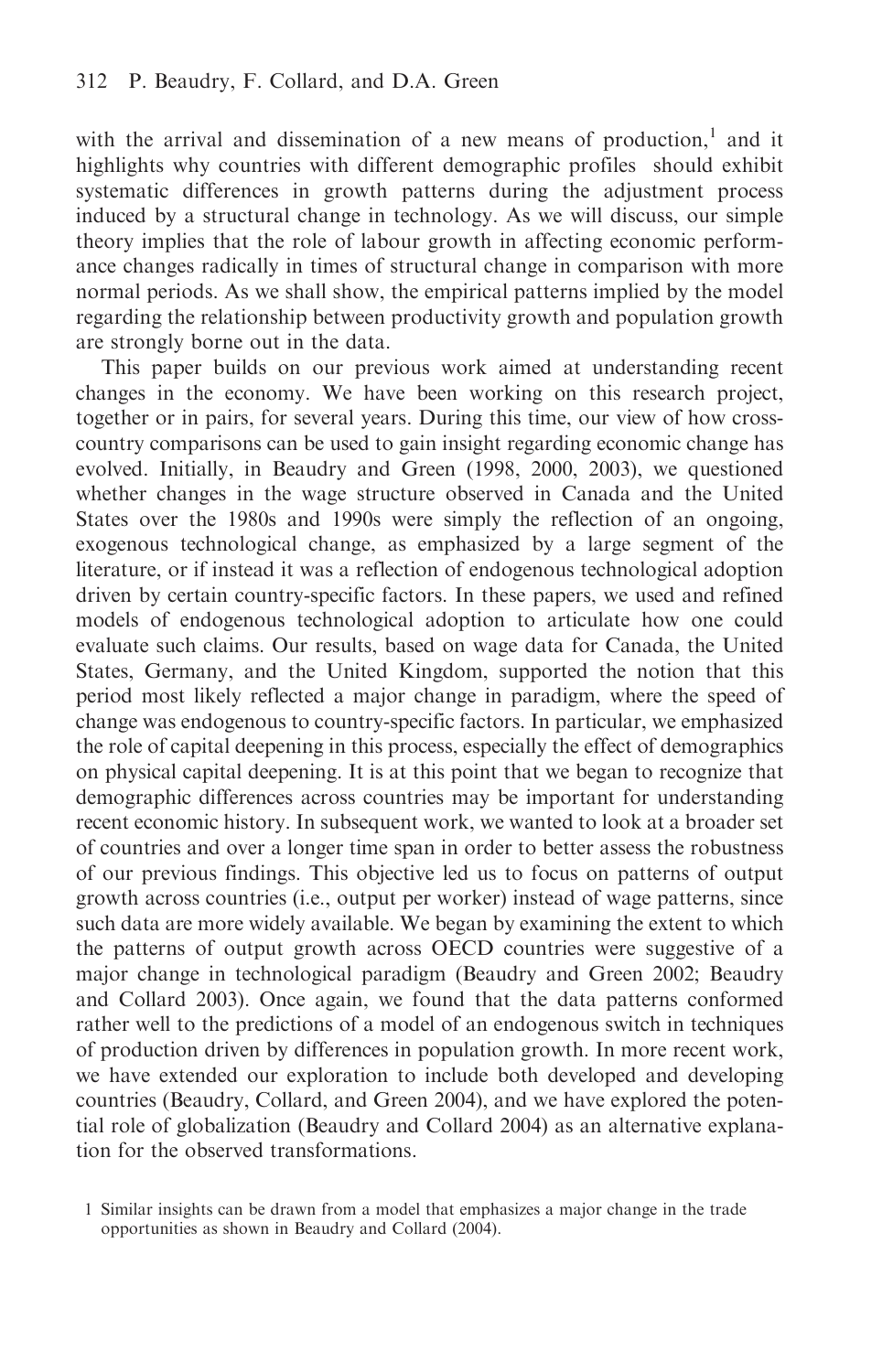The current paper brings together some methodological and empirical insights we have drawn from our previous work, as well as providing a more up-to-date treatment of the data. As will become clear, we believe that the data strongly suggest that, over the period 1960–2002, we witnessed a period of technologically driven structural change, as believed by many, but that the nature of the change appears at odds with many preconceptions. Moreover, we will show that demographics appear to have played a central role in explaining how different countries have adjusted to the change. As for interpreting the nature of the observed structural change, we present our preferred interpretation of the observations at the end of the paper. However, at this time, we recognize that our preferred interpretation involves a substantial amount of conjecture and therefore still calls for more research.

The remaining sections of the paper are structured as follows. In section 2, we present a model of technologically induced structural change, which motivates our approach to the data. The main observation that we will derive from the model is that during a period of technological transition, the relationship between growth and demographics is likely to change radically and in a predictable fashion. In section 3, we present a series of empirical results based on the co-movement of output growth and population growth aimed at examining whether we have likely witnessed a structural change somewhere over the period 1960–2002. In this section, we report results based on comparing economic performance across major OECD countries as well as results based on a much wider set of countries. In section 4, we reassess the value of the model of technological revolution presented in section 1 and offer a modified version, which appears more consistent with a larger set of observations. In the conclusion, we discuss the implications of our research for a set of policy issues.

### 2. A model of technological transition

In this section we present a multi-country model consisting of a set of small open economies that all produce the same final good, which can be either consumed or invested. Our objective with this model is to illustrate how the emergence of a new technological paradigm causes a structural break in the process determining growth. The model is similar in spirit to that presented, for example, in Greenwood and Yorukoglu (1997) (also see Aghion and Howitt 1998; Caselli 1999). In particular, we will use the model to show how the arrival of a new mode of production (i.e., a General Purpose Technology) (see Bresnahan and Trajtenberg 1995, or Helpman and Trajtenberg 1998) generates a drastic change in the relationship between labour productivity growth and population growth. In section 3, we exploit this implication of the model to motivate our exploration of the time varying relationship between labour productivity growth and labour growth as a means of searching for a possible technology-induced structural change. Hence this theoretical section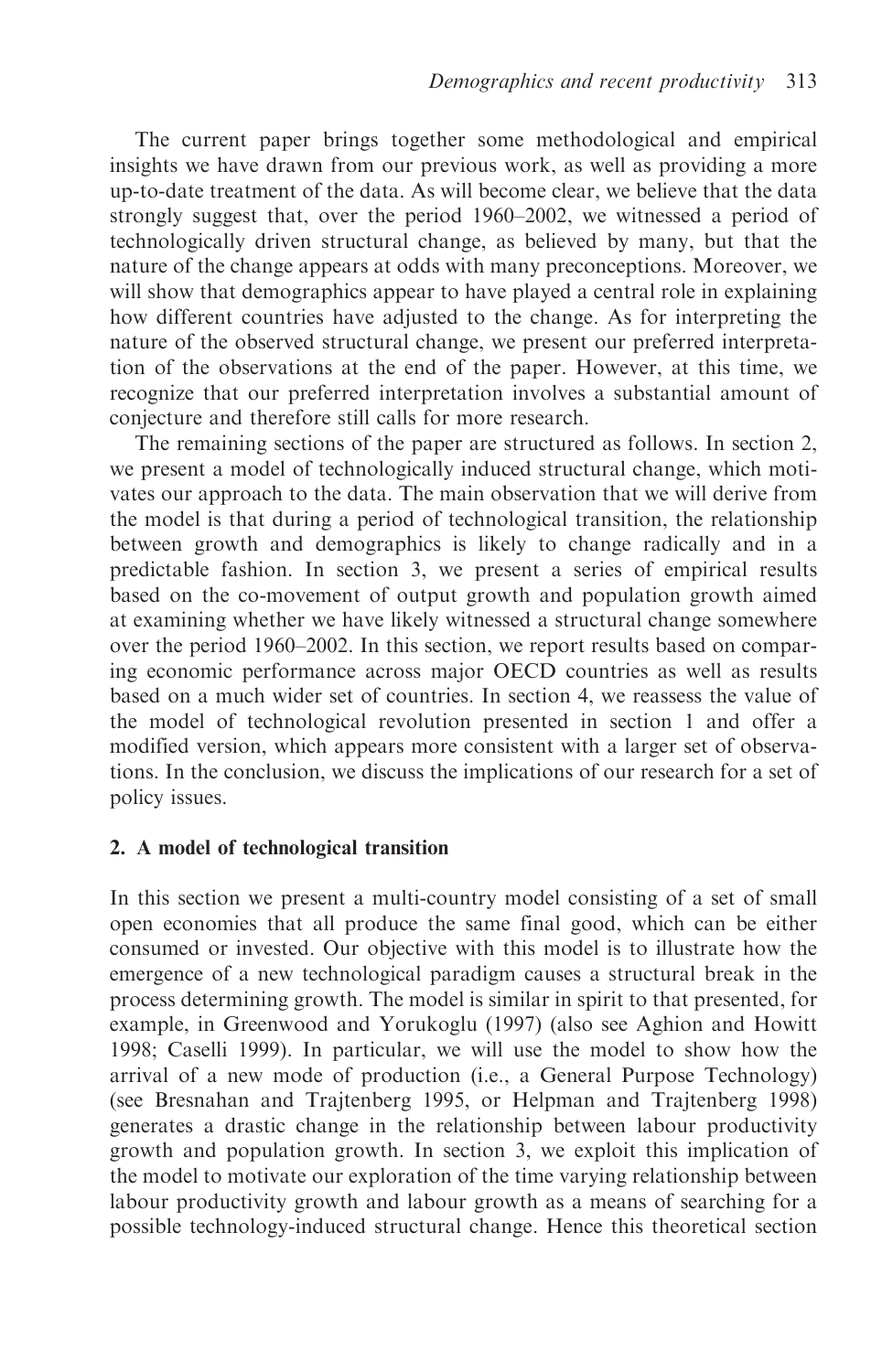provides guidance on how to approach data to evaluate the occurrence of a technological revolution.

#### 2.1. The economy in a pre-technological revolution era

Consider an economy comprising a large number of identical households, each of which derives utility from the consumption,  $c(t)$ , of an homogeneous good. The household's utility function takes the form

$$
U = \int_0^\infty e^{-\rho t} u(c(t)) L(t) \mathrm{d}t,\tag{1}
$$

where  $\rho > 0$  is a constant discount factor,  $u(c(t))$  is the per person utility in period t, and  $L(t)$  is the size of the dynasty in year t. The latter is assumed to move in the same manner as the population of the economy as a whole, according to

$$
\dot{L}(t) = nL(t),
$$

where  $n > 0$  is the constant population rate of growth, and  $L(0) > 0$  is given.

In every period, each household is assumed to supply inelastically  $L(t)$  units of labour at the real wage rate  $w^{\circ}(t)$ .<sup>2</sup> The household owns the capital stock,  $K^{\circ}(t)$ , and rents it to firms at a real rate,  $q^{\circ}(t)$ . Each household has access to international capital markets and holds foreign bonds,  $B(t)$ , which yield a rate of return equal to the world real interest rate  $r$ . These revenues are used to purchase new bonds, investment,  $I^{\circ}(t)$ , and consumption goods. The household therefore faces the following budget constraint.

$$
\dot{B}(t) + c(t)L(t) + I^{\circ}(t) = w^{\circ}(t)L(t) + rB(t) + q^{\circ}(t)K^{\circ}(t). \tag{2}
$$

Investment purchases are then used to form the capital stock according to

$$
\dot{K}^{\circ}(t) = I^{\circ}(t) - \delta K^{\circ}(t),\tag{3}
$$

where  $\delta \in (0, 1)$  is the rate of depreciation of capital and  $K^{\circ}(t) \ge 0$  is given. Investment is specific to the technology and assumed to be irreversible and, thus,  $I^{\circ}(t) \ge 0$ . Each household determines its optimal consumption/savings plans by maximizing (1) subject to (2) and (3).

The homogeneous good is produced using capital,  $K^{\circ}(t)$ , and labour,  $L(t)$ , according to a constant returns to scale technology represented by the following production function

$$
Y^{\circ}(t) = K^{\circ}(t)^{\alpha} L(t)^{1-\alpha}, \tag{4}
$$

<sup>2</sup> Note that the 'o' superscript corresponds to ''old'', to distinguish prices and quantities associated with the initial, or old, technology from those that will be associated with the new technology, the introduction of which is the focus of our study.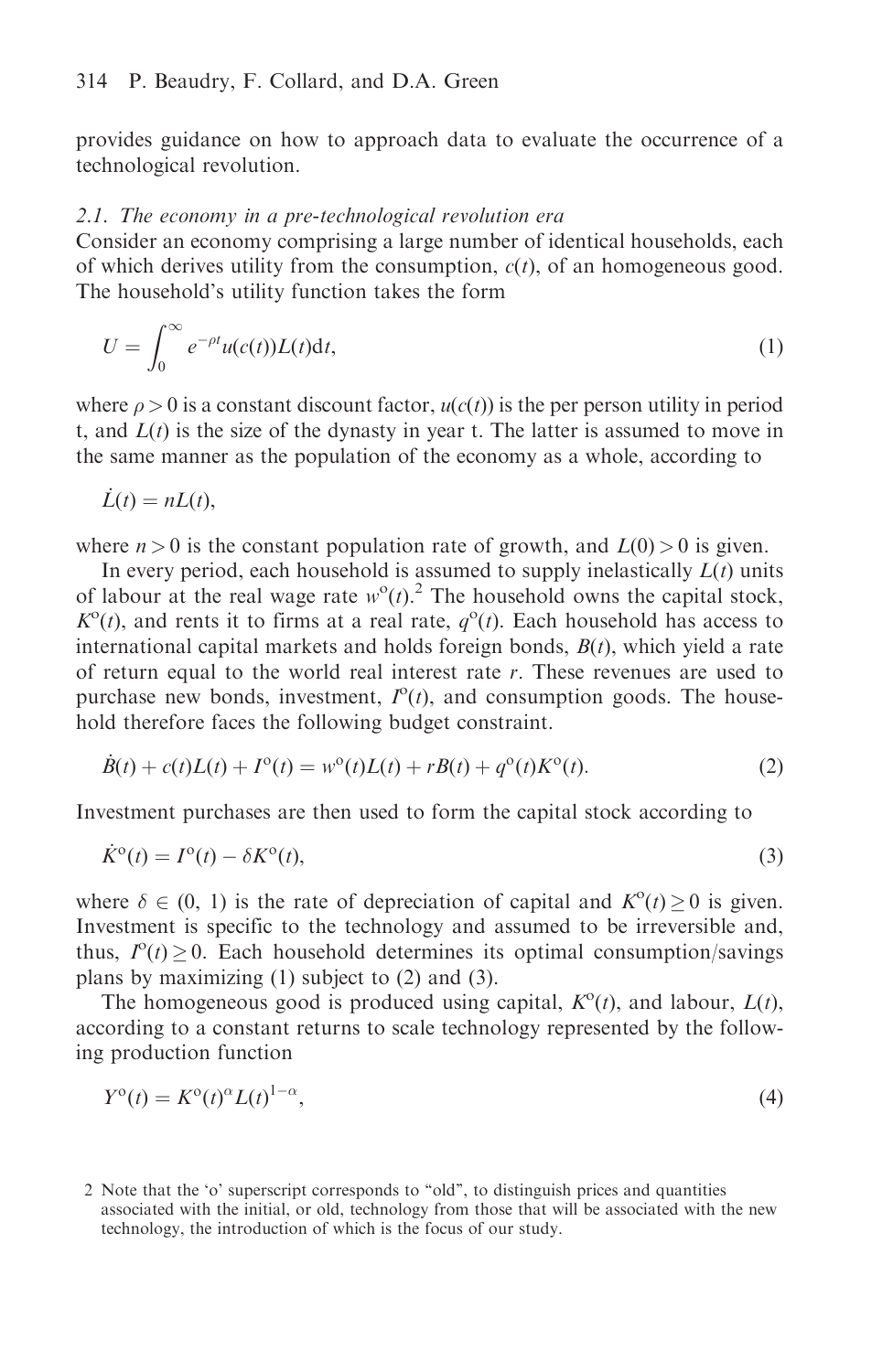where  $\alpha \in (0, 1)$ . In order to keep notation to a minimum, we abstract from labour augmenting technological progress, but all results survive when we take it into account. Optimal production plans are then determined by maximizing profits.

Since households have access to international capital markets and since we are considering a small open economy, the equilibrium capital-labour ratio,  $k^{\circ}(t) = K^{\circ}(t)/L(t)$  is given by<sup>3</sup>

$$
k^{\circ}(t) = \left(\frac{\alpha}{r+\delta}\right)^{\frac{1}{1-\alpha}}.
$$

Therefore, output per worker is given by

$$
y(t) = \left(\frac{\alpha}{r+\delta}\right)^{\frac{\alpha}{1-\alpha}}.
$$

From the last equation, we immediately derive the following proposition.

PROPOSITION 1. In the pre-technological revolution era, population growth exerts no effect on the equilibrium path of labour productivity.

This is a result common to many simple growth models.

# 2.2. The economy during a technological revolution

We now assume that in period  $t = t^*$ , the economy experiences an unexpected technological revolution, in the sense that the economy has access to a new means of production that is more productive than the old technology. This technology produces an amount,  $Y^N(t)$ , of the same homogeneous good as was produced in the pre-technological revolution era using technology specific capital,  $K^{\scriptscriptstyle\rm N}(t)$ , and skilled workers,  $S(t)$ , according to a constant returns to scale technology represented by the production function

$$
Y^{\rm N}(t) = K^{\rm N}(t)^{\alpha}((1+\gamma)S(t))^{1-\alpha}, \tag{5}
$$

where  $\gamma > 0$  fully captures the technological improvement from using skilled labour in the new technology relative to using unskilled labour,  $L(t)$ , in the old technology. The representative firm now has the choice between using the earlier technology or the new technology. This arbitrage is made by maximizing current profits,

$$
Y^{o}(t) + Y^{N}(t) - q^{o}(t)K^{o}(t) - w^{o}(t)L^{o}(t) - q^{N}(t)K^{N}(t) - w^{N}(t)S(t).
$$

<sup>3</sup> A technical appendix, downloadable from http://fabcol.free.fr, gives a more formal statement of all the results.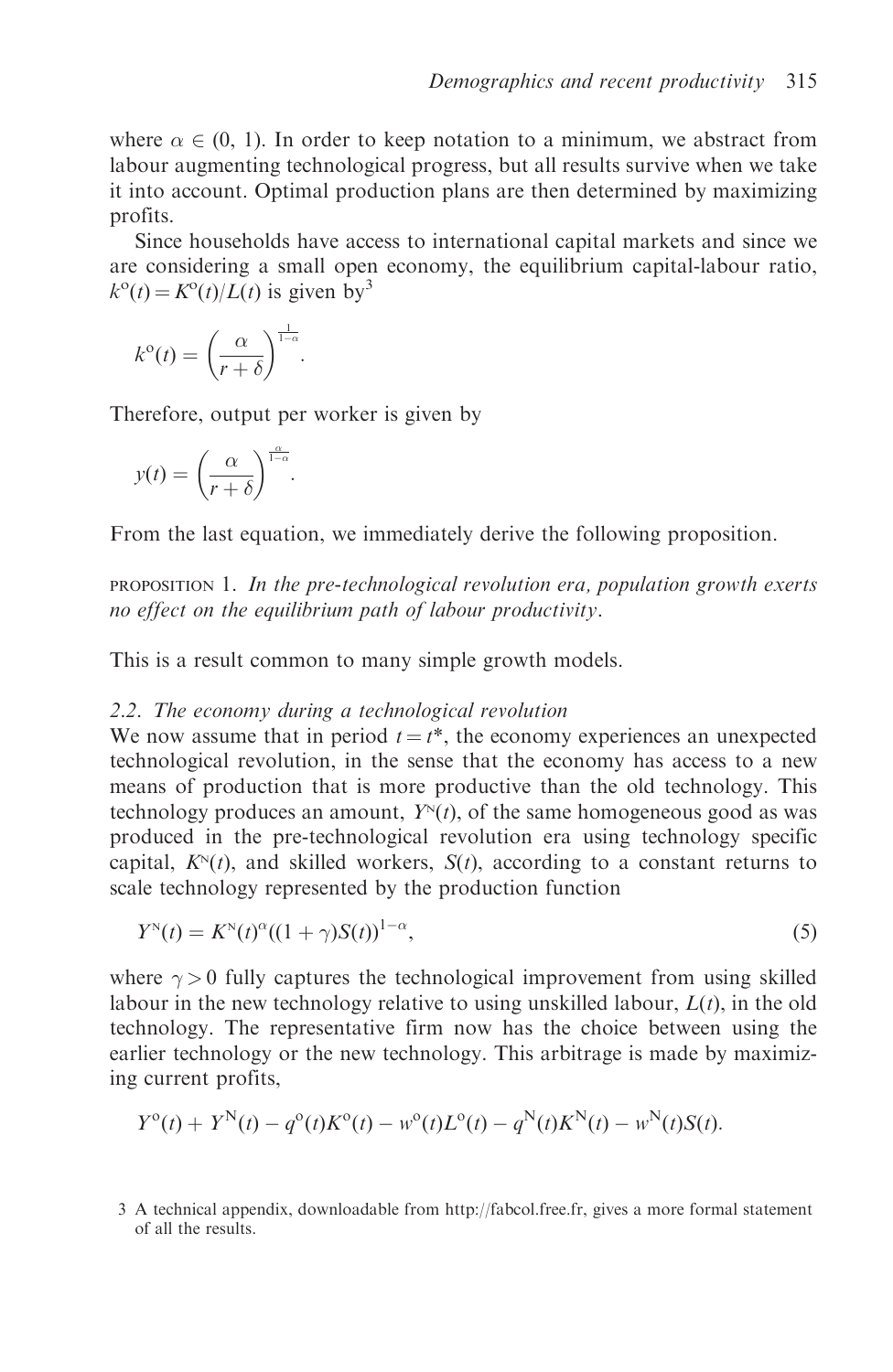The introduction of the new technology leaves households' preferences unchanged. It does, however, affect households' decisions. In particular, households must now decide whether to continue working in the old technology or to opt for a training program that will allow them to obtain the skills necessary to take part in the new technology. Workers are assumed to be unproductive when they are in a firm's training program, with individuals in training having an instantaneous probability  $\Omega > 0$  of becoming a skilled worker at any point during training. We also assume that new entrants in the labour market come into the market at a skill level proportional to the other individuals in the economy. This assumption eliminates any steady-state effect of population growth and can be justified on the grounds of social learning. We assume that this spillover effect of skill to new entrants plays out at the aggregate level and is therefore not internalized by the household. This implies that the stock of skilled workers,  $S(t)$ , evolves according to the relationship:

$$
\dot{S}(t) = \Omega H(t) + n\overline{s}(t)L(t),\tag{6}
$$

where  $H(t)$  is the number of individuals in training and  $\overline{s}(t)$  is the fraction of skilled individuals in the population, that is,  $\bar{s}(t) = S(t)/L(t)$ . The remaining  $L(t) - H(t) - S(t)$  workers work in the old technology.

The main assumption we make about the new technology and the associated training process is that  $\Omega \gamma > r$ . This condition guarantees that the expected discounted gain associated with training is sufficiently high to ensure a complete switch to the new technology in the long run.4

When the new technology has become available, the old capital still evolves as in (3), and the law of motion for the new capital stock is given by

$$
\dot{K}^{\mathcal{N}}(t) = I^{\mathcal{N}}(t) - \delta K^{\mathcal{N}}(t),\tag{7}
$$

where, just as in the old technology, investment  $I^N(t)$  must be greater than zero because of irreversibility.

The household's budget constraint now becomes

$$
\dot{B}(t) + c(t)L(t) + I^{N}(t) + I^{O}(t) = rB(t) + w^{O}(t)(L(t) - S(t) - E(t)) \n+ w^{N}(t)S(t) + q^{O}(t)K^{O}(t) + q^{N}(t)K^{N}(t).
$$
\n(8)

Each household determines its optimal consumption/savings plans by maximizing  $(1)$  subject to  $(3)$ ,  $(6)$ ,  $(7)$  and  $(8)$ .

Given that the household faces a fixed interest rate on the international capital market, the household's optimal allocation of time between training

<sup>4</sup> Since the effect of training translates into a marginal increase in productivity of magnitude  $\gamma$ with probability  $\Omega$ , this condition states that the expected discounted gain  $(\Omega \gamma/r)$  associated with training is be greater than the long run reservation cost which is 1.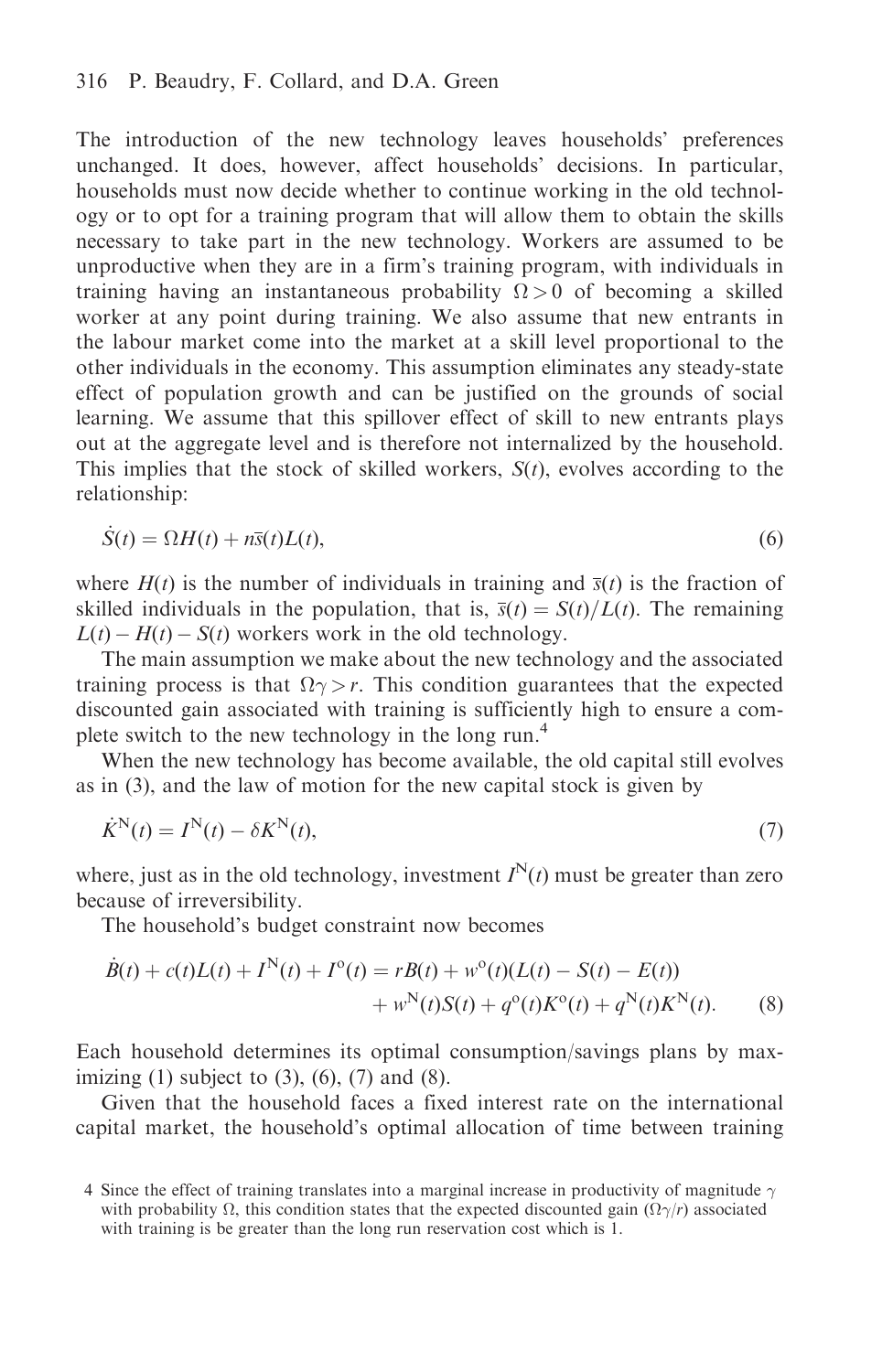and working can be reduced to the following optimization problem (stated in intensive form),

$$
\max_{\{h(t),s(t)\}_{t=1}^{\infty}} \int_{t^*}^{\infty} e^{-(r-n)(t-t^*)} (w^{\circ}(t)(1-h(t)-s(t)) + w^{\mathbb{N}}(t)s(t)) dt
$$

subject to

 $\dot{s}(t) = \Omega h(t) + n\overline{s}(t) - ns(t),$ 

where,  $\overline{s}(t)$  is taken as given by the household (see the technical appendix for details).

The first-order conditions for this problem are

$$
w^{\circ}(t) = \Omega \mu(t)
$$

$$
\dot{\mu}(t) = -(w^{\mathcal{N}}(t) - w^{\circ}(t)) + r\mu(t)
$$

$$
\lim_{t \to \infty} \mu(t)s(t)e^{-(r-n)(t-t^{*})} = 0,
$$

where  $\mu(t)$  is the shadow price associated with being a skilled worker. Since the new capital stock can be financed on the international capital market at rate  $r + \delta$ , it implies that the capital labour ratio in the new technology, and therefore the wage rate, are constant. In particular, it implies that the wage paid to skilled workers is

$$
w^N(t) = (1 - \alpha)(1 + \gamma) \left(\frac{\alpha}{r + \delta}\right)^{\frac{\alpha}{1 - \alpha}}.
$$

Then, from the optimality conditions for the allocation of labour, it can be shown that the co-state variable doesn't change over time, so it follows that the wage paid in the traditional technology is given by

$$
w^{\circ}(t) = \frac{\Omega}{r + \Omega} w^{\mathcal{N}}(t).
$$

Since  $w<sup>o</sup>(t)$  will also be equal to the marginal productivity of labour in the old technology, this implies that the fraction of workers in training is given by

$$
h(t) = 1 - s(t) - \left(\frac{r + \Omega}{\Omega(1 + \gamma)}\right)^{\frac{1}{\alpha}} \left(\frac{r + \delta}{\alpha}\right)^{\frac{1}{1 - \alpha}} k^{\circ}(t).
$$

In can be shown that firms will choose  $I_t^0 = 0$  after the introduction of the new technology.<sup>5</sup> Therefore, the evolution of skilled labour for  $(t \ge t^*)$  is equal to

<sup>5</sup> This results stems from the fact that the assumption  $\gamma\Omega > r$  implies that, in equilibrium, the marginal efficiency of capital in the old technology is lower than in the new technology.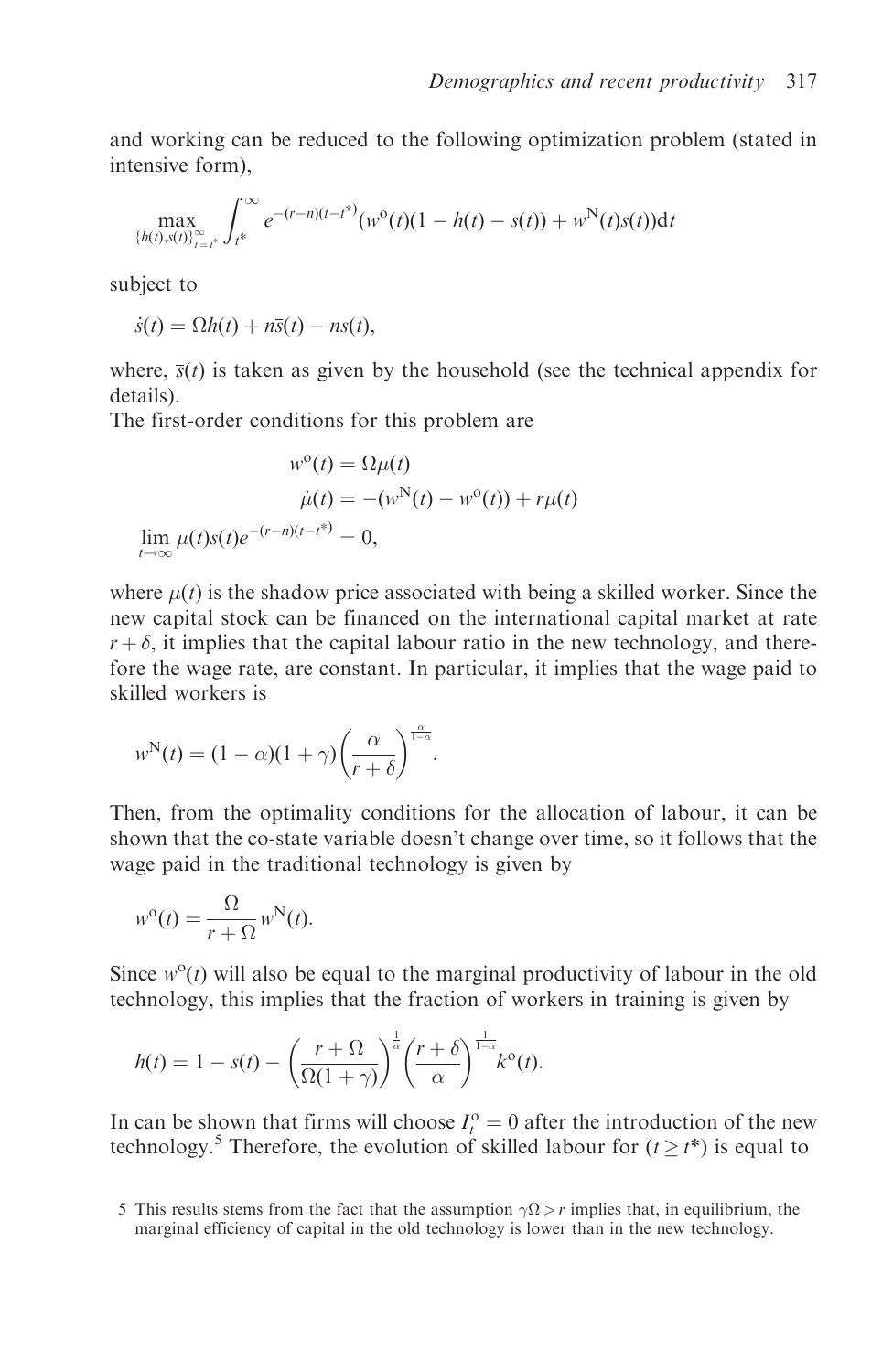318 P. Beaudry, F. Collard, and D.A. Green

$$
s(t) = 1 - e^{-\Omega(t - t^{*})} - \frac{\Omega}{\Omega - \delta - n} \left(\frac{r + \Omega}{\Omega(1 + \gamma)}\right)^{\frac{1}{\alpha}} \left(\frac{r + \delta}{\alpha}\right)^{\frac{1}{1 - \alpha}}
$$
  
 
$$
k^{\circ}(t^{*})(e^{-(\delta + n)(t - t^{*})} - e^{-\Omega(t - t^{*})}). \tag{10}
$$

Given the dynamics of skill and of training, the dynamics of output per worker during the technological transition  $(t \geq t^*)$  can be directly derived from the production functions and is given by

$$
y(t) = (1+\gamma)\left(\frac{\alpha}{r+\delta}\right)^{\frac{\alpha}{1-\alpha}} + \left(\frac{r+\Omega}{\Omega(1+\gamma)}\right)^{\frac{1}{\alpha}} \frac{(1+\gamma)(r+\delta)}{\alpha} \left(\frac{\Omega}{r+\Omega} - \frac{\Omega}{\Omega - \delta - n}\right)
$$

$$
\cdot k^{\circ}(t^{*})e^{-(\delta+n)(t-t^{*})} + (1+\gamma)\left(\frac{\alpha}{r+\delta}\right)^{\frac{\alpha}{1-\alpha}}
$$

$$
\cdot \left(\frac{\Omega}{\Omega - \delta - n} \left(\frac{r+\Omega}{\Omega(1+\gamma)}\right)^{\frac{1}{\alpha}} \left(\frac{r+\delta}{\alpha}\right)^{\frac{1}{1-\alpha}} k^{\circ}(t^{*}) - 1\right) e^{-\Omega(t-t^{*})},
$$

where  $k^{\circ}(t^*)$  denotes the capital-labour ratio in the old technology at time  $t^*$ . We are then in a position to characterize the effects of introducing the new technology.

PROPOSITION 2. Starting from the steady state of the economy where only the old technology is available, the introduction of the new technology triggers a temporary drop in labour productivity.

This proposition is illustrated in panel (a) of figure 2, which depicts the evolution of labour productivity before and after the introduction of the new technological paradigm. In this figure, we report typical time paths for output per worker for both a country with a zero rate of population growth and a country with a positive rate of population growth. In both economies, labour productivity initially drops after the introduction of the new technology and then recovers to a higher level. In the pre-transition period,  $t \in (0, t^*)$ , only the old technology is available, and labour productivity is essentially determined by the world real interest rate, as indicated in proposition 1. Therefore, during this period, there are no differences between economies with high and those with low population growth. As soon as the new technology is introduced, labour productivity drops in each economy, as indicated in panel (a). The explanation for this phenomenon is simple and is illustrated in figure 3. This figure plots the evolution of the number of individuals choosing to be trained (panel (a)) and the evolution of skilled labour (panel (b)) during the technological transition. As figure 3 illustrates, as soon as the new technology is introduced, households move from working with the old technology to training. This is so because training is the only way for workers to become skilled and eventually take advantage of a higher real wage in the new technology.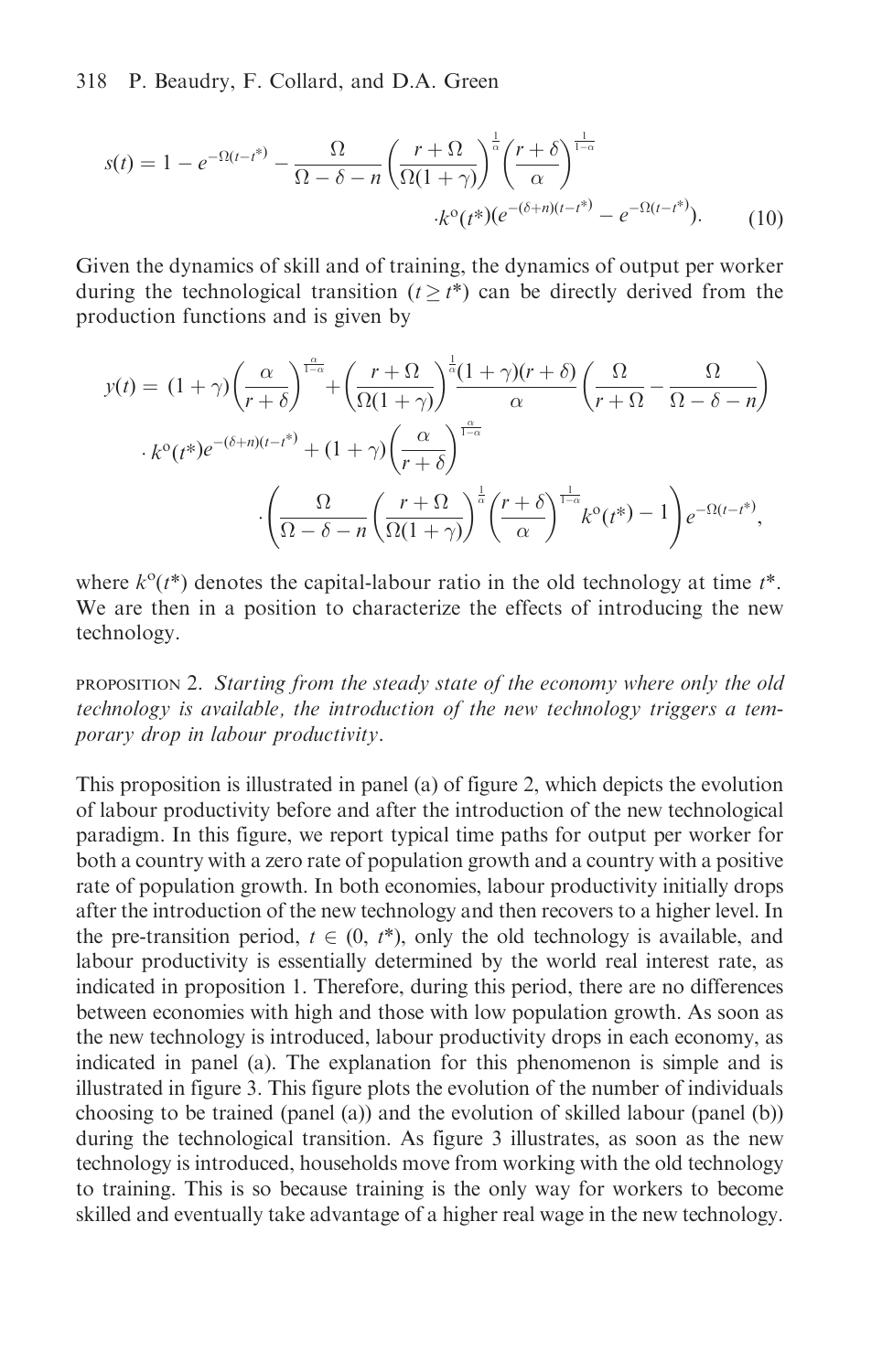

FIGURE 2 Output during a technological transition

The result is that fewer workers are operative in the old technology and, in consequence, output drops. Another phenomenon is also taking place during this transition. The rental rate of capital served by the old technology is lower than in the new technology. There is therefore no incentive for the household to keep investing in the old capital stock, which simply depreciates. This effect reinforces the pattern generated owing to skill upgrading and explains why labour productivity keeps on decreasing for so long. When the new technology is widely adopted, the process reverses and labour productivity regains strength.

It is worth noting that this process does not take place at the same speed in the two economies, as the next proposition makes clear.

PROPOSITION 3. After the introduction of the new technology, the higher population growth country will first experience less growth in labour productivity than a lower population growth country, followed by a period of higher growth.

In panel (b) of figure 2 we plot the (log) labour productivity differential between economies with high and those with low population rates of growth after the introduction of the new technology. The pattern displayed in this figure indicates that the economy with the highest population growth initially performs less well in terms of labour productivity than the other economy. Underlying this, as is evident from panel (a) of figure 3, is the fact that the economy with the highest rate of population growth allocates more workers to training in the earlier periods of adoption of the new technology. This occurs because that economy is less tempted to remain in the old technology, since the effective depreciation rate  $(\delta + n)$  of the old capital-labour ratio is greater in the economy with high population growth. In other words, the relative importance of the old capital stock in the economy is decreasing faster in the high population growth economy. Therefore, this economy forms skilled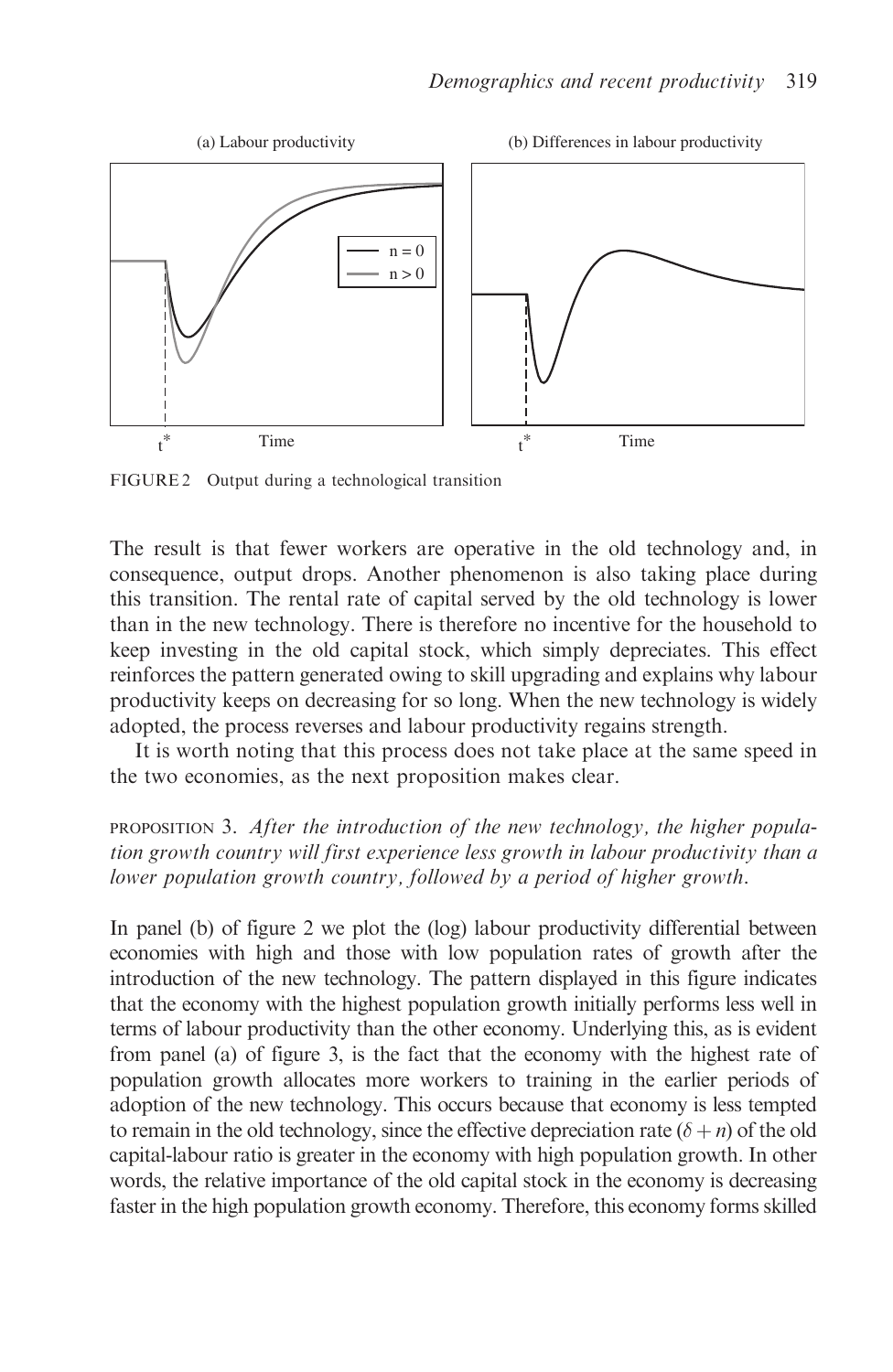

FIGURE 3 Training and skilled labour during a technological transition

workers at a faster pace, implying that it has fewer productive workers in the early stages of the transition. Hence, in the earlier periods of the adoption process, the high population growth economy loses more in terms of productivity than the low population growth economy. But this eventually reverses, since both economies are converging towards the same steady state. Indeed, over time, the high population growth economy takes advantage of its earlier training efforts and implements the new technology at a faster pace as more skilled labour becomes available. It therefore eventually experiences a period of faster growth.<sup>6</sup>

# 3. Examining growth patterns

The model of the previous section suggests that if there is a structural change due to the arrival and dissemination of a new technological paradigm, then the growth patterns observed in a country during such a transition period will be affected by its demographic characteristics. In particular, the model indicates that, in comparison with a low population growth country, a country with a higher rate of population growth will first experience worse growth outcomes after the arrival of the new technological paradigm followed, later, by better growth outcomes. In contrast, before the technological transition (i.e., in normal times), the model has the property that growth outcomes are unrelated to country demographics. The model therefore suggests a way of exploring whether a set of countries has been subject to a major technological paradigm shift by looking at whether there has been a major change in the relationship between output growth and population growth. Based on these predictions, we

<sup>6</sup> Throughout this process, the accumulation of capital specific to the new technology is growing faster in the high population growth economy since this capital stock is proportional to the number of skilled workers.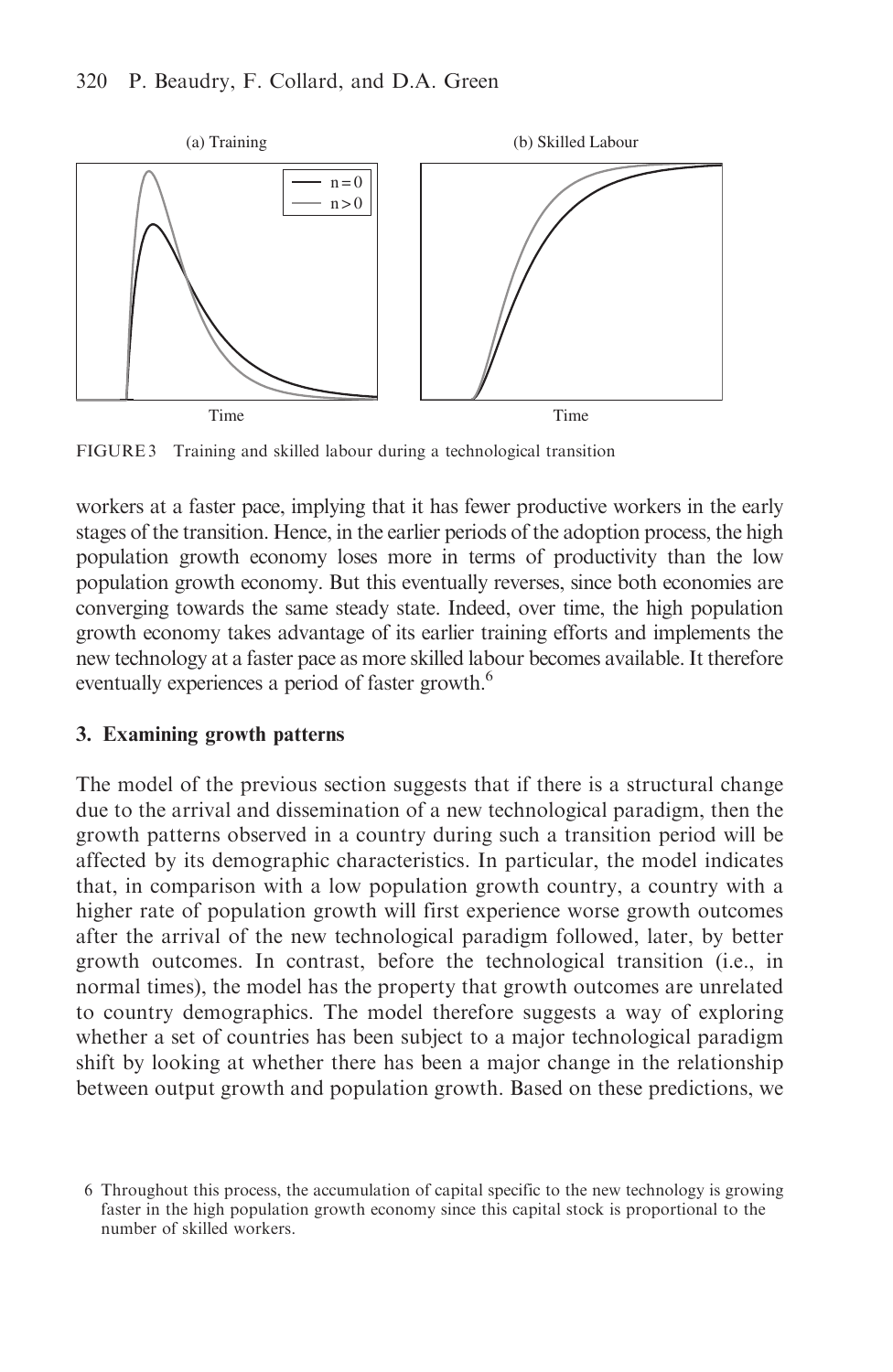can test the key implications of the model in a regression framework. In particular, consider a simple structural change model given by

$$
\forall t < t^*, \ \frac{(\log y(t) - \log y(0))}{t} = \alpha_{0t} + \alpha_1 \frac{(\log L(t) - \log L(0))}{t} + \alpha_2 X(t) + \varepsilon(t)
$$

and

$$
\forall t \geq t^*, \ \frac{(\log y(t) - \log y(t^*))}{(t - t^*)} = \beta_{0t} + \beta_{1t} \frac{(\log L(t) - \log L(t^*))}{(t - t^*)} + \beta_2 X(t) + \varepsilon(t),
$$

where  $X$  is a set of other variables that may affect growth. Stated in the context of these regressions, the model has three key implications: (i) that a well defined  $t^*$  (or small possible range for  $t^*$ ) exists and is evident in the data; (ii)  $\alpha_1 = 0$ ; and (iii) the  $\beta_{1t}$ s are significantly different from zero and imply a time varying pattern similar to that depicted in figure 2.

The main difficulty in examining these model implications is determining an appropriate value for  $t^*$ . Once we assign that value, testing the implications for the  $\alpha_1$  and  $\beta_1$  parameters is straightforward. Indeed, testing for whether there is a structural break of the kind described here is also straightforward, given a particular hypothesized value for  $t^*$ . However, we are partly interested in uncovering where any such structural break might lie in the data. To accomplish this, we estimate the preceding system of equations for every possible value of  $t^*$  from 1960 to the end of the sample. In each case, we construct a set of fitted values for  $log(y)$  from our estimates and then calculate the sum of squared prediction errors. We are interested in whether a plot of these sums of squared prediction errors from the whole set of possible structural break points indicates that there is a clear candidate (or range of candidates) for a structural break. We then proceed by taking that candidate as given and test the model implications for the  $\alpha_1$  and  $\beta_{1t}$  parameters.<sup>7</sup>

We begin our examination by focusing on the experience of the major industrialized countries over the period  $1960-2002$ .<sup>8</sup> We choose to focus on only the richest countries, since it is a set for which assuming common access to frontier technological opportunities appears most plausible. The 17 countries forming our

<sup>7</sup> Our approach is in the spirit of, though not exactly the same as, using a series of rolling F-tests for structural breaks. In our case, the dependent variable is redefined at each potential value for  $t^*$  because the growth rate after the structural break is normalized relative to the value of  $log(y)$ at t\*. This means the F-statistics corresponding to testing for the existence of a structural break are not directly comparable across different values for  $t^*$ . Our response to this is to examine the implications of differing potential structural break points for fitting the common underlying series:  $log(v)$ .

<sup>8</sup> We choose countries with more than 1 million people and with GDP per capita in 1980 greater than 50% of the U.S. level. We found it natural to cut the sample at this point, since it is where there was a rather large break in the data. For example, the next richest industrialized countries had per capita incomes below one-third of the U.S. level in 1980.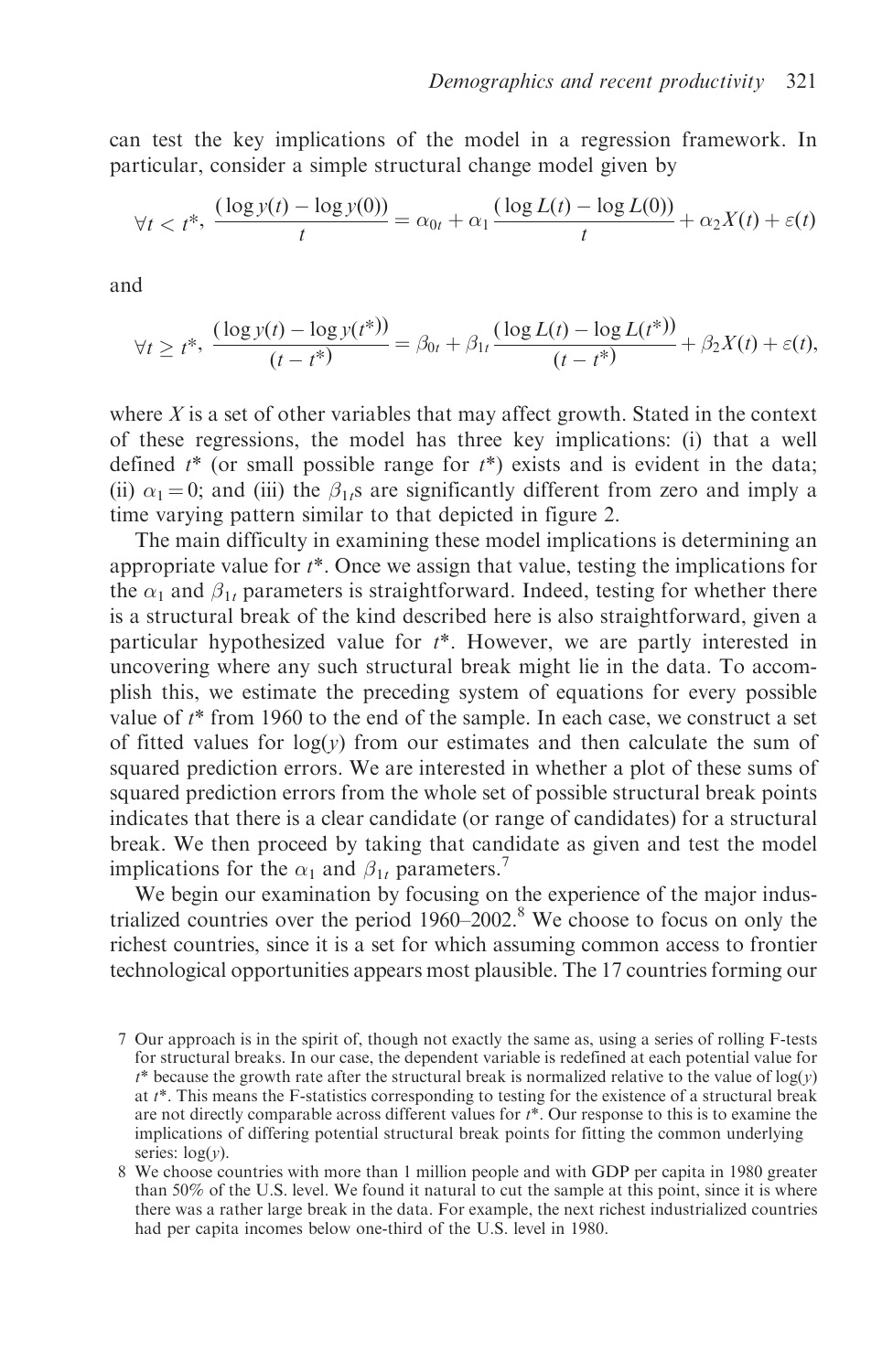sample are Australia, Austria, Belgium, Canada, Denmark, Finland, France, Germany, Italy, Japan, Netherlands, New Zealand, Norway, Sweden, Switzerland, the United Kingdom, and the United States. The data are taken from the 6.0 version of the World Penn Tables and the OECD statistical compendium. In particular, the output data are taken from the World Penn Tables to assure international comparability,<sup>9</sup> while employment and labour force data are taken from the OECD statistical compendium. Details of data construction are presented in appendix A.<sup>10</sup> The measure we use for  $L(t)$  is the population aged 15 to 64. An alternative measure for  $L(t)$  would be the country's labour force. However, since labour market participation decisions may respond to variations in economic growth, we chose to focus on the adult population measure of  $L(t)$ , since it is more likely exogenous to the phenomena examined. Nevertheless, we get similar results using the size of the labour force as an alternative measure for  $L(t)$ , and we will show some of those results below.

In figure 4, we present the sum of squared prediction errors described above. The horizontal axis corresponds to the sequence of values for  $t^*$  we examine, while the vertical axis corresponds to the value of the sum of squared prediction errors. The only additional variable we include in the underlying regressions (i.e., variables in  $X$ ) is the initial level of output per worker in each sub-sample. However, the results depicted in this figure are robust to including many other variables that may affect growth. The figure indicates a clear minimum of the model selection criterion in the 1975 to 1978 range. Thus, the first implication of the model (that there is a well defined year or a small range of years in which a structural break occurred) is confirmed in the data. The other implications are also met in the data. In particular, setting the structural break at any year in the 1975 to 1978 range, we cannot reject the restriction that  $\alpha_1$  equals zero at any conventional significance level (p-value = 0.49) when  $t^* = 1975$  and 0.88 when  $t^* = 1978$ ), while the set of  $\beta_{1t}$ ,  $t = (t^*, 2002)$ , are jointly significantly different from zero (p-value  $< 0.01$  for both  $t^* = 1975$  and 1978).<sup>11</sup>

Of course, the model predictions are stronger than just a zero impact of population growth before the structural change and some non-zero impact after the change: it implies a specific post-change relationship depicted in figure 2. To examine those implications and to further illustrate the relationship between output growth and population growth before and after our estimated  $t^*$  (i.e., between 1975 and 1978), we plot the estimated cumulative effect of a 1% difference in population growth on

- 9 The data in version 6.0 of the WPT end in 1999. We extended the data to 2002 using data from the OECD.
- 10 Note that in the World Penn data, employment is proxied by the number of people between the ages of 15 and 64. Since this is a poor proxy for employment, we do not use this proxy in constructing output per worker but instead use the employment data available in the OECD statistical compendium.
- 11 The corresponding p-values when we use growth in the labour force rather than growth in population as the key right-hand-side regressor are 0.79, when  $t^* = 1975$ ; and 0.38, when  $t^* = 1978$  for  $\alpha_1$ ; and 0.00 for both  $t^* = 1975$  and 1978 for the  $\beta_{1.5}$ .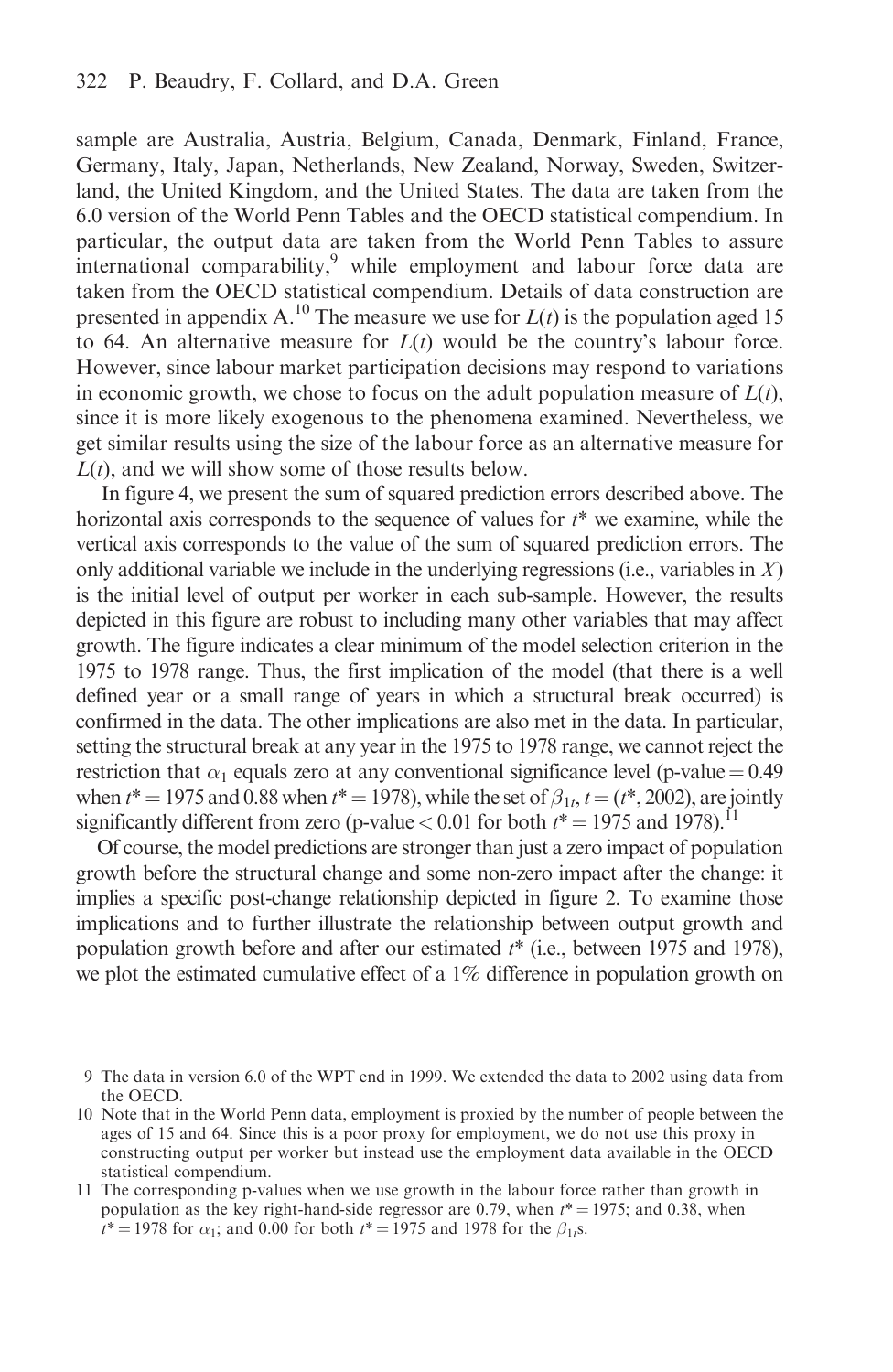

FIGURE 4 Model selection (population 15–64)

labour-productivity in figure 5. Specifically, in the left panel of figure 5, we report the sequence of  $\alpha_{1t}$ s obtained by estimating the regression

$$
\frac{\log y(t) - \log y(1960)}{(t - 1960)} = \alpha_0(t - 1960) + \alpha_{1t}(\log L(t) - \log L(1960))
$$

$$
+ \alpha_2(t - 1960) \times \log y(1960) + \varepsilon(t)
$$

for  $t = 1961$  to 1978. The solid dark line in the figure corresponds to the estimated set of  $\alpha_{1t}$ s. The grey line corresponds to a fourth-order polynomial in time fitted to the  $\alpha_{1t}$  series in order to ease interpretation of potential trends, and the dashed lines correspond to the 90% confidence interval around the estimated effects. The  $\alpha_{1t}$ s capture the effects of annualized population growth rates on annualized growth rates in output as we move forward, year by year, from 1960. It is clear from the figure that population growth had essentially zero impact on output growth throughout this period. In contrast, in the right panel of the figure, we plot the same the type of sequence of estimates, but now starting in 1975 instead and letting  $t$  go from 1976 to 2002. The estimated effects of population growth on output performance were substantially different over this period. In particular, the point estimates indicate that a country with a 1% rate of population growth over the period 1975 to 1995 experienced 15% less growth in output per worker over the same period relative to a country with zero population growth. The declines from the mid-1970s to the mid-1990s are statistically significant at any conventional significance level. Then, starting in 1995, we see that the process starts to reverse as the negative effect of population growth decreases,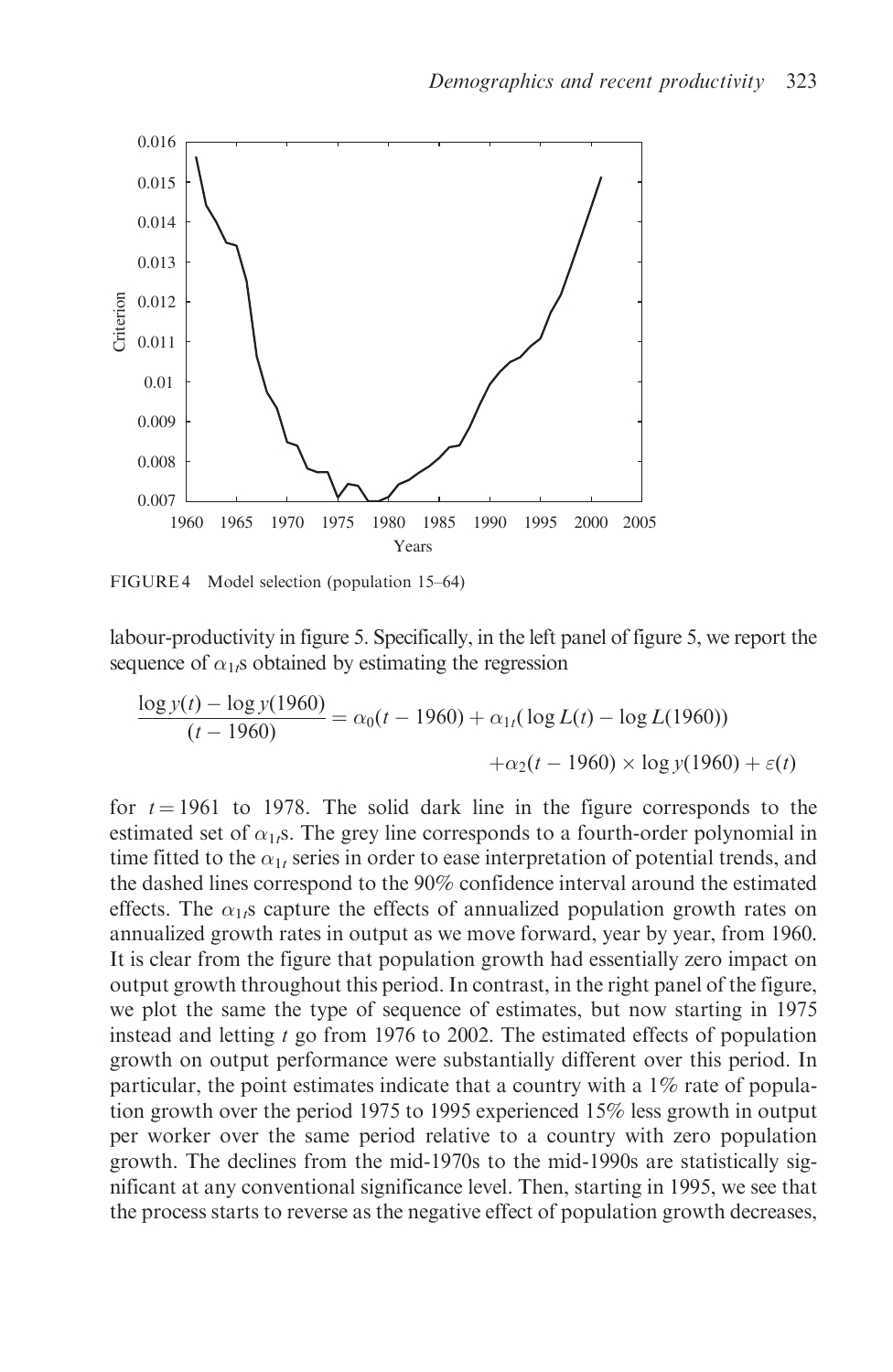

FIGURE 5 The cumulative effect of 1% population growth on output per worker NOTES: The gray line corresponds to a fourth-order polynomial of time fitted on the series of time varying coefficients.

indicating faster growth for the high-population-growth countries after 1995.<sup>12</sup> What is perhaps most striking about this figure is its concurrence with the pattern generated from our theoretical model after the introduction of a new technology.

The key implication from this initial set of regressions is that the rate of adult population growth may have played an important role in shaping medium-run growth in output per worker over the 1978–95 period. It is interesting to verify whether this pattern is evident even in the simplest plots of the data. Thus, figure 6 reports the relationship between annualized labour productivity growth and the annualized rate of growth of the population aged between 15 and 64 for the period 1978 to 1995. The figure reveals a very strong negative correlation between these variables over this period. Recall that figure 1 showed a very strong negative correlation between annualized productivity growth and labour force growth for the same period. As discussed earlier, we carry out our main investigations by examining the impacts of the rates of growth of the non-dependent age (15–64) population as our measure of labour growth to avoid potential endogeneity issues that would arise from using actual labour force growth. Nonetheless, the model is actually written in terms of labour force growth and it is interesting to see that the same patterns arise regardless of the precise measure of labour growth, that is, labour force growth or adult population growth.

The combination of figure 4 and figure 5 suggests that the relationship between output and population growth over the last 40 years differs within three subperiods: 1960 to the late 1970s, the late 1970s to the mid-1990s, and the mid-1990s to the present. To provide a more concise description of the relationship within these periods, we report the estimates from regressions of output growth on population growth and the initial level of output for the three periods, 1960–78,

<sup>12</sup> Computing the same test as the one reported in figure 4 but starting in 1978, we find another break in 1995.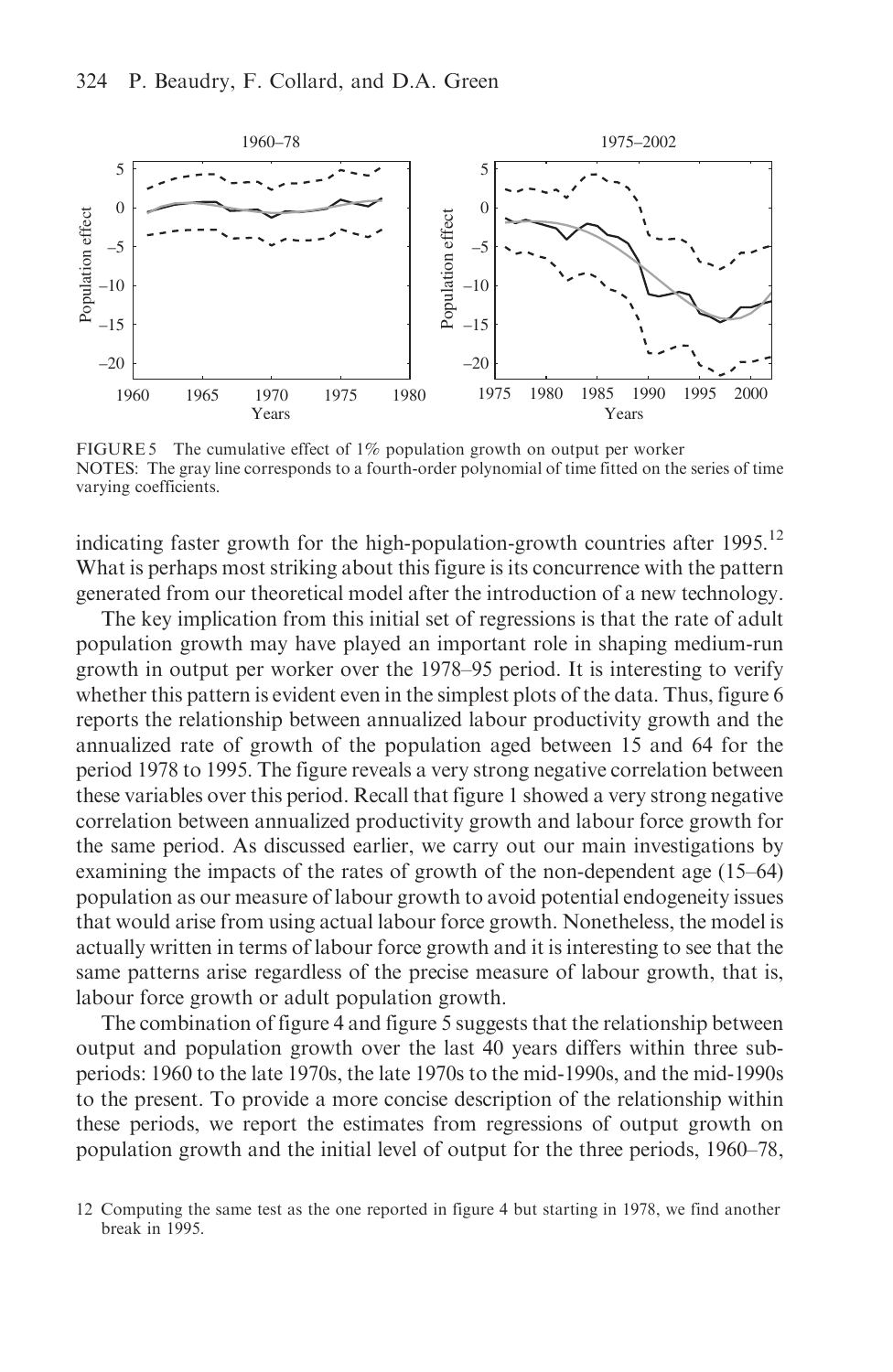

FIGURE 6 Labour productivity growth and population (15–64) growth NOTE: The plain line corresponds to the regression model:

 $\Delta \log (Y/L) = 0.026 - 0.937 \Delta \text{POP1564}, \overline{R}^2 = 0.53.$ 

1978–95, and 1995–2002 in table 1. At the bottom of the table we report the p-values associated with tests of the null hypotheses that the slope parameters in the regressions do not change between the 1960–78 and 1978–95 periods (reported at the bottom of the second column of estimates) and that they do not change between the 1978–95 and 1995–2002 periods (at the bottom of the third column). We report both on tests that all slope parameters do not change and that just the population growth rate parameter did not change.

The results in the table accord closely with what we saw in figure 5. In particular, the impact of population growth on output growth is small and statistically insignificant in the 1960–78 period but becomes large and highly significant in the second period. The apparent turnaround in this relationship after the mid-1990s that is discernable in figure 5 is confirmed by the population growth coefficient in the 1995–2002 regression becoming positive and relatively substantial in size. However, owing to the shortness of this last sub-period, this effect is not well defined, and the conclusion that the process has reversed remains more a tantalizing suggestion than something in which we can place strong faith. The stability tests at the bottom of the table indicate statistically significant (at the 5% significance level) changes in the population parameter between both the first and second and the second and third periods. Thus, we can make a strong case that the relationship between output and population growth changed radically after about 1978 and appears to have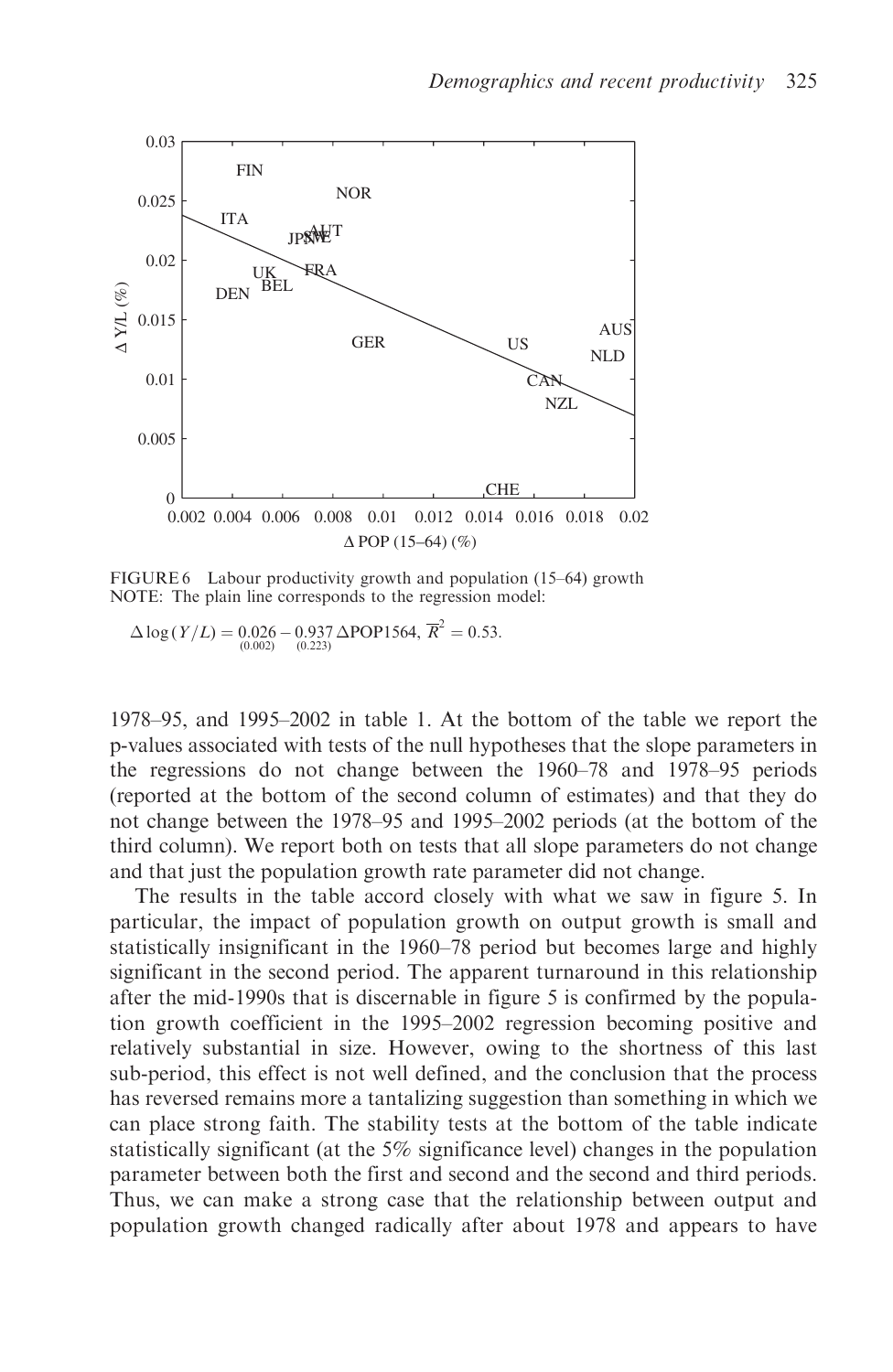|                         | and the state of the state of the state of the state of the state of the state of the state of the state of the |          |           |
|-------------------------|-----------------------------------------------------------------------------------------------------------------|----------|-----------|
|                         | 1960–78                                                                                                         | 1978-95  | 1995-2002 |
| Cst                     | 0.132                                                                                                           | 0.047    | 0.002     |
|                         | (0.018)                                                                                                         | (0.026)  | (0.044)   |
| $(Y/L)_0$               | $-0.033$                                                                                                        | $-0.006$ | 0.002     |
|                         | (0.006)                                                                                                         | (0.008)  | (0.011)   |
| $\Delta N$              | $-0.038$                                                                                                        | $-0.846$ | 0.402     |
|                         | (0.249)                                                                                                         | (0.246)  | (0.390)   |
| $R^2$                   | 0.74                                                                                                            | 0.54     | 0.07      |
| Q(Total)                |                                                                                                                 | 0.016    | 0.002     |
| $\mathcal{Q}(\Delta N)$ |                                                                                                                 | 0.016    | 0.001     |

| TABLE 1 |                                        |  |
|---------|----------------------------------------|--|
|         | Baseline regression (population 15–64) |  |

NOTE: Standard errors are in parenthesis. The stability test lines report the p-value of the test.

changed again after 1995, though, given the imprecision of estimates in the last period, it is hard to be sure whether the relationship has reversed sign or just been reduced in magnitude. Because of this uncertainty, reflected in a tendency for regression coefficients for the 1995–2002 period to be unstable across specifications, we focus on the two earlier periods (1960–78 and 1978–95) in the remainder of this section.13 Finally, the coefficient on initial-period output per worker, which is intended to capture convergence effects, is of about the order of magnitude seen in earlier studies in the pre-1978 period but becomes much smaller, as well as statistically insignificant, after 1978. Thus, we move from a period in which standard convergence processes play an important role in determining output growth and population growth plays essentially no role to one in which the reverse is true.

The results in figure 5 and table 1 represent the basic patterns in the data. However, it is possible that the population growth variable is really capturing the effects of other determinants of growth, and so we want to check the robustness of the conclusions we have presented so far to the inclusion in our growth regressions of other sets of variables that are often hypothesized to affect growth. As a first step, in table 2 we introduce variables capturing physical and human capital effects. In particular, in the first two columns, we present estimates from a regression specification that extends that in table 1 by bringing in the investment to GDP ratio – a standard variable in a Solow growth model. The investment rate variable does not enter significantly in either period and the conclusions from the previous table are unchanged. In particular, the growth rate of population moves from being small and statistically insignificant in the first period to being large, negative, and highly

<sup>13</sup> Alternatively, we could examine the whole post-1978 period as one unit. Doing this does not have a substantial effect on our conclusions. However, we believe there is a strong possibility that something has changed after 1995, and lumping this period in with the 1978–95 period would then lead to misrepresentations of the key patterns.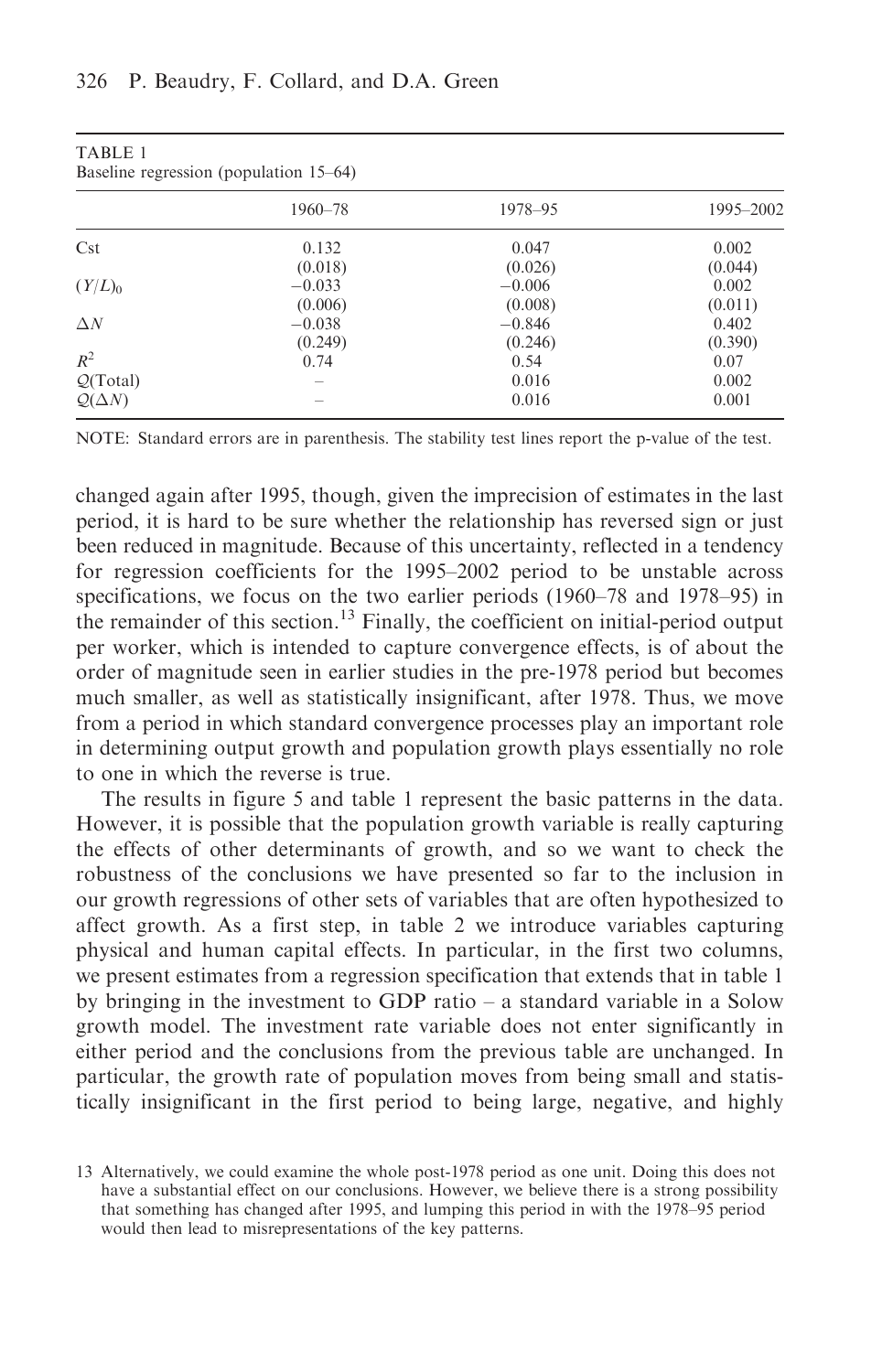| 1ADLEZ<br>Robustness of timing |          |          |             |          |  |  |
|--------------------------------|----------|----------|-------------|----------|--|--|
|                                | 1960-78  | 1978-95  | $1960 - 78$ | 1978-95  |  |  |
| Cst                            | 0.128    | 0.017    | 0.225       | 0.011    |  |  |
|                                | (0.048)  | (0.043)  | (0.059)     | (0.055)  |  |  |
| $(Y/L)_0$                      | $-0.033$ | $-0.003$ | $-0.035$    | $-0.003$ |  |  |
|                                | (0.008)  | (0.008)  | (0.007)     | (0.008)  |  |  |
| $\Delta N$                     | $-0.043$ | $-0.849$ | 0.268       | $-0.883$ |  |  |
|                                | (0.254)  | (0.240)  | (0.260)     | (0.312)  |  |  |
| I/Y                            | 0.001    | 0.006    | $-0.006$    | 0.006    |  |  |
|                                | (0.009)  | (0.007)  | (0.009)     | (0.007)  |  |  |
| H                              |          |          | $-0.034$    | 0.002    |  |  |
|                                |          |          | (0.015)     | (0.013)  |  |  |
| $R^2$                          | 0.74     | 0.56     | 0.81        | 0.57     |  |  |
| Q(Total)                       |          | 0.034    |             | 0.012    |  |  |
| $\mathcal{Q}(\Delta N)$        |          | 0.018    |             | 0.005    |  |  |

| <b>TABLE 2</b>       |  |  |
|----------------------|--|--|
| Robustness of timing |  |  |

NOTES: Standard errors are in parenthesis. The stability test lines report the p-value of the test.

significant in the second. In a second pass, we control for human capital types of effects. Indeed, human capital is thought by most economists to be one of the most prominent factors contributing to growth (see Uzawa 1965 or Lucas 1988). Furthermore, in their seminal paper, Mankiw, Romer, and Weil (1992) argue that the data fitting properties of the neoclassical growth model are greatly enhanced by including both types of capital – physical and human. Although this finding has been challenged (see Durlauf and Quah 1999 or Klenow and Rodriguez-Clare 1997 for discussions), education clearly remains an important factor, which deserves attention. Therefore, in the third and fourth columns, we introduce a human capital variable (average years of schooling) in the specification. Our main findings regarding the importance of population growth over the second period remain unchanged. The only real difference is that the human capital variable itself enters significantly (though with what might be viewed as a perverse sign) in the pre-1978 period, and the pre-1978 population growth coefficient is of greater magnitude, though still highly statistically insignificant. Nonetheless, the key conclusion that the impact of population growth went from being insignificant before 1978 to strong and negative after 1978 does not change with the introduction of controls for investment in physical and human capital.

We continue with our robustness investigation by seeing whether the large population effect in the 1978–95 period stands up to the inclusion of other variables. Earlier papers have suggested that institutions play an important role in economic growth and that, in particular, Anglo-Saxon institutions are strongly related to good growth outcomes. An inspection of figure 6 might lead a reader to wonder whether that is what we are really picking up in our estimates, since there is a cluster of Anglo-Saxon countries in the bottom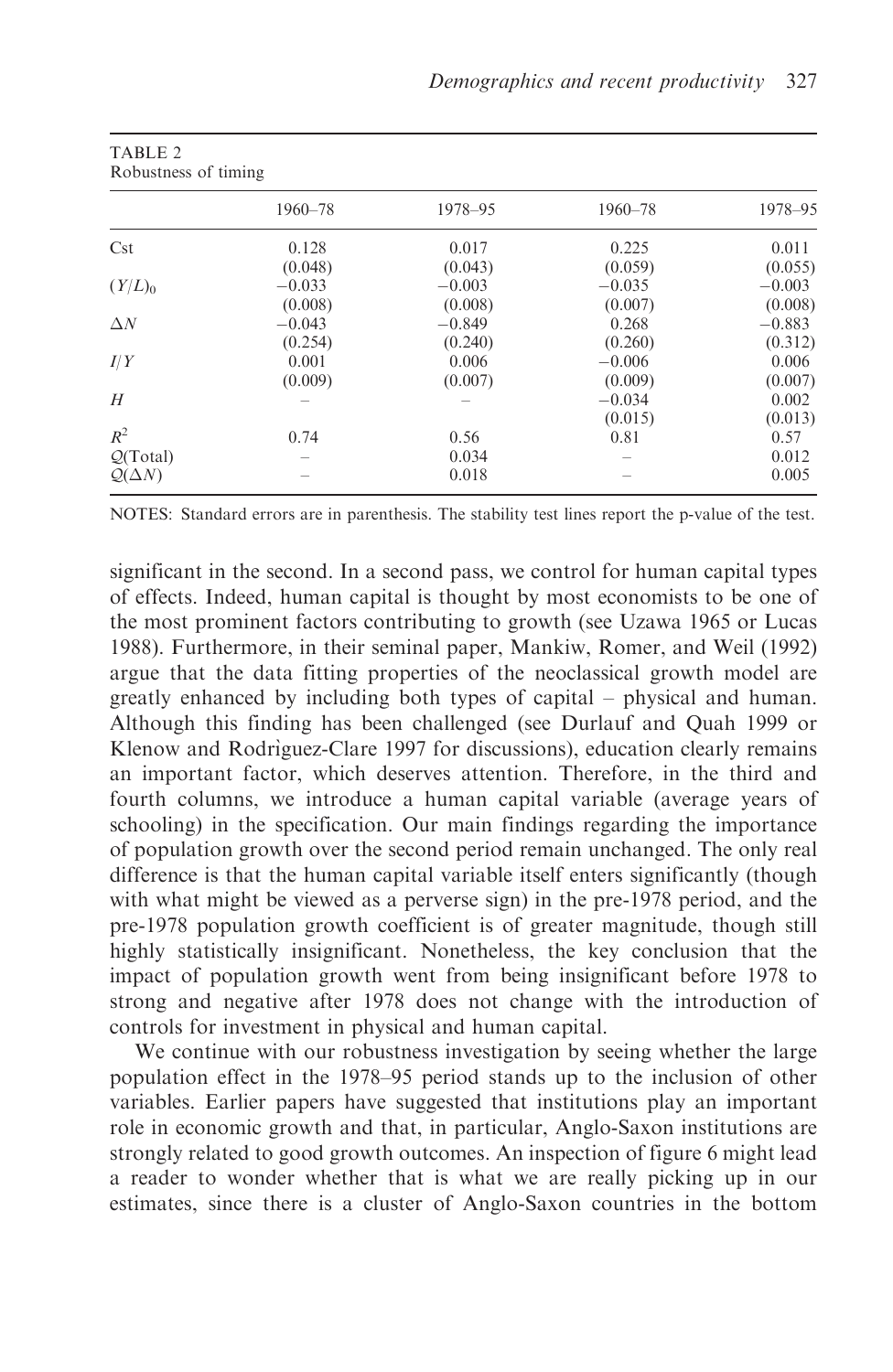| TABLE 3<br>Robustness (1978–95) |                     |                     |                     |                     |                     |                     |
|---------------------------------|---------------------|---------------------|---------------------|---------------------|---------------------|---------------------|
|                                 | <b>OLS</b>          | <b>OLS</b>          | <b>OLS</b>          | <b>OLS</b>          | <b>OLS</b>          | IV                  |
| Cst                             | 0.047<br>(0.026)    | 0.041<br>(0.025)    | 0.041<br>(0.025)    | 0.068<br>(0.025)    | 0.048<br>(0.026)    | 0.038<br>(0.028)    |
| $(Y/L)_0$                       | $-0.006$<br>(0.008) | $-0.005$<br>(0.007) | $-0.005$<br>(0.007) | $-0.011$<br>(0.007) | $-0.007$<br>(0.007) | $-0.003$<br>(0.008) |
| $\Delta N$                      | $-0.854$<br>(0.286) | $-0.734$<br>(0.248) | $-0.772$<br>(0.278) | $-0.758$<br>(0.218) | $-0.820$<br>(0.251) | $-1.048$<br>(0.290) |
| AS                              | 0.000<br>(0.003)    |                     | 0.001<br>(0.003)    |                     |                     |                     |
| <b>SC</b>                       |                     | 0.004<br>(0.003)    | 0.004<br>(0.003)    |                     |                     |                     |
| $\Delta U$                      |                     |                     |                     | $-0.070$<br>(0.031) |                     |                     |
| $\Delta C/T$                    |                     |                     |                     |                     | 0.300<br>(0.369)    |                     |
| $\Delta E/T$                    |                     |                     |                     |                     | 0.137<br>(0.161)    |                     |
| $R^2$<br>$\overline{F}$         | 0.54                | 0.59                | 0.59                | 0.65                | 0.58                | 0.00                |

NOTES: Standard errors are in parenthesis.  $F$  is the p-value associated with the excluded instrumental variables test.

right (high population growth-low economic growth) corner of the figure. To assess this, we re-estimated our initial specification, including a dummy variable for predominantly Anglo-Saxon countries (Australia, Canada, New Zealand, the United Kingdom, and the United States), denoted AS. The estimates, presented in the first column of table 3, reveal a coefficient of zero on the Anglo-Saxon dummy variable and no effect on the large estimated population growth effect. In columns 2 and 3, we also try introducing a dummy variable for Scandinavian countries (Denmark, Norway, and Sweden), denoted SC, first on its own and then in combination with the Anglo-Saxon dummy. The inclusion of the Scandinavian dummy does reduces the population growth effect somewhat, even though it is not statistically significant in its own right. Nonetheless, the basic conclusion that the population growth rate is a large, negative, and statistically significant determinant of economic growth in this period does not change. As an alternative approach to controlling for institutional impacts, we next include the percentage change in each country's unemployment rate as an additional regressor. This experiment addresses whether the high correlation between productivity growth and population growth could be simply the result of certain labour market policies that may have favoured labour productivity at the cost of increasing unemployment.<sup>14</sup>

<sup>14</sup> See Blanchard (1997) for a discussion along these lines.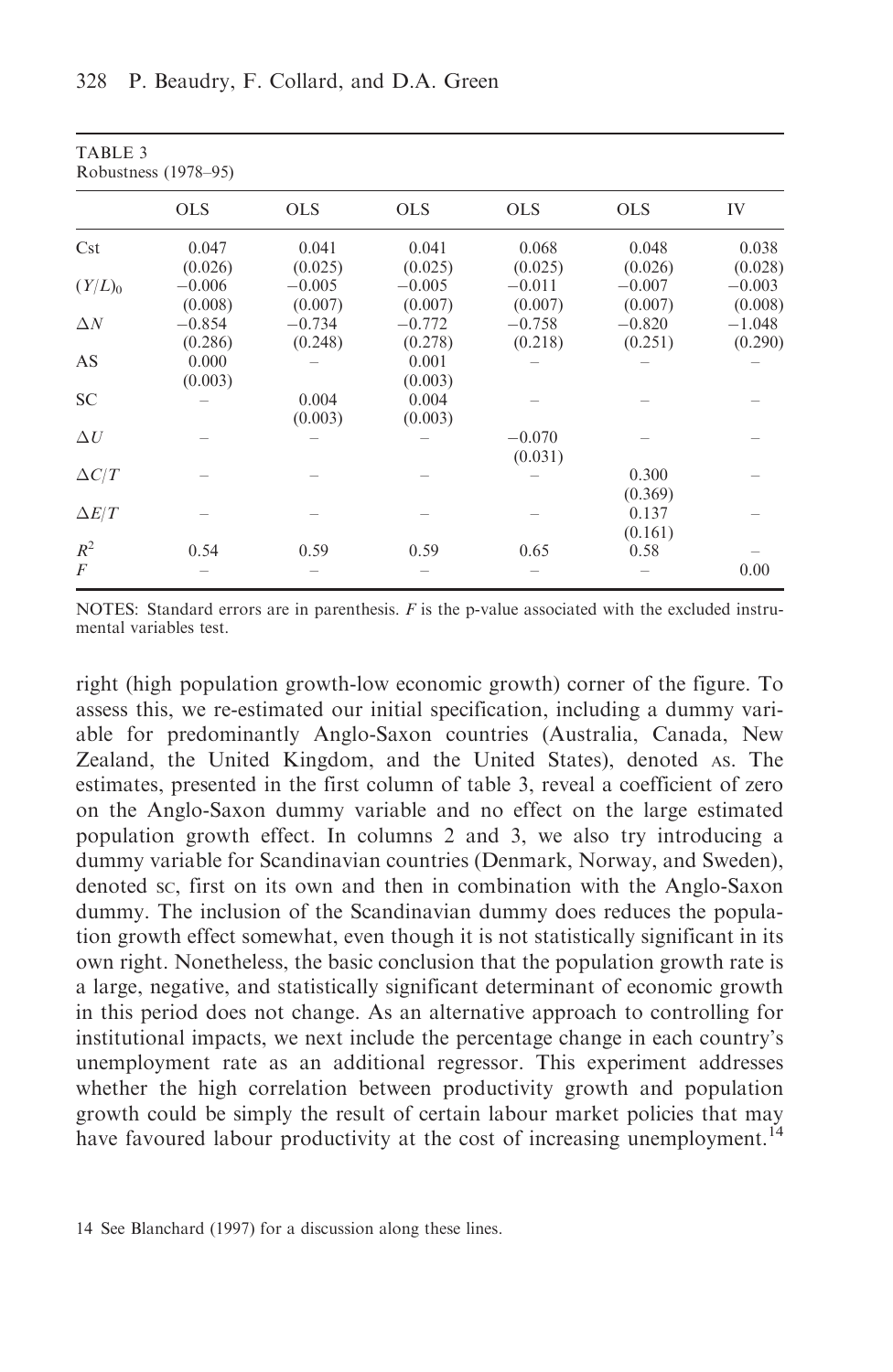In such a case, technological adoption, as discussed in section 2, would not be a relevant candidate explanation for the type of phenomenon we are documenting. The results from this specification, reported in column 4, indicate that the introduction of the change in unemployment does not affect the observed negative correlation between labour force growth and labour productivity growth, although the effect of changes in unemployment is itself significant.

Yet another potential interpretation of our results is that we are really picking up changes in the age structure of populations, something that has recently been argued is a determinant of growth (see, e.g., Feyrer 2002). To investigate this possibility, we estimate a specification, including two age structure variables. The first variable is the percentage change in the ratio of the number of children under age 15 to the population as a whole, denoted  $\Delta(C/T)$ . The second variable corresponds to the percentage change in the ratio of the elderly (people over age 65) to the total population, denoted  $\Delta$  (E/T). The results from this specification are reported in column 5. The age structure variables themselves do not enter statistically significantly and, more important for our discussion, also do not change the result that population growth is strongly negatively related to output growth in this period. Finally, there may be some concern that over extended time periods, population growth may be endogenously related to economic growth, particularly to the extent that immigration and emigration flows respond to changes in the economic fortunes of an economy. To address this, we instrument for population growth using the average annual population growth for the given country in the beginning of the previous period (1960–70). Essentially, this means we are checking whether persistently high population growth countries fared particularly poorly in the 1978–95 period. This instrument is valid if we assume that demographic decisions in the previous 20 years were not based on accurate predictions of patterns of economic growth after 1978. Given our evidence that there was a structural change in the growth process around 1978, this seems like a reasonable assumption. Note, also, that one might be concerned that there might be a permanent country-specific effect that relates to both economic performance and population growth. Such an effect, if not controlled for, would render this instrumental variables strategy ineffective, since the instrument would also reflect that effect. However, we have already conditioned on such effects by including the start of period output–per–worker variable in our specifications.

The results from the instrumental variable specification, given in column 6, are stronger than what we observed without instrumenting. In particular, the coefficient on the population growth rate variable increases in magnitude from  $-0.846$  to  $-1.048$ . The implication is that, if anything, any endogeneity problems in the simple OLS estimation were causing us to underestimate the full impact of population growth on economic growth.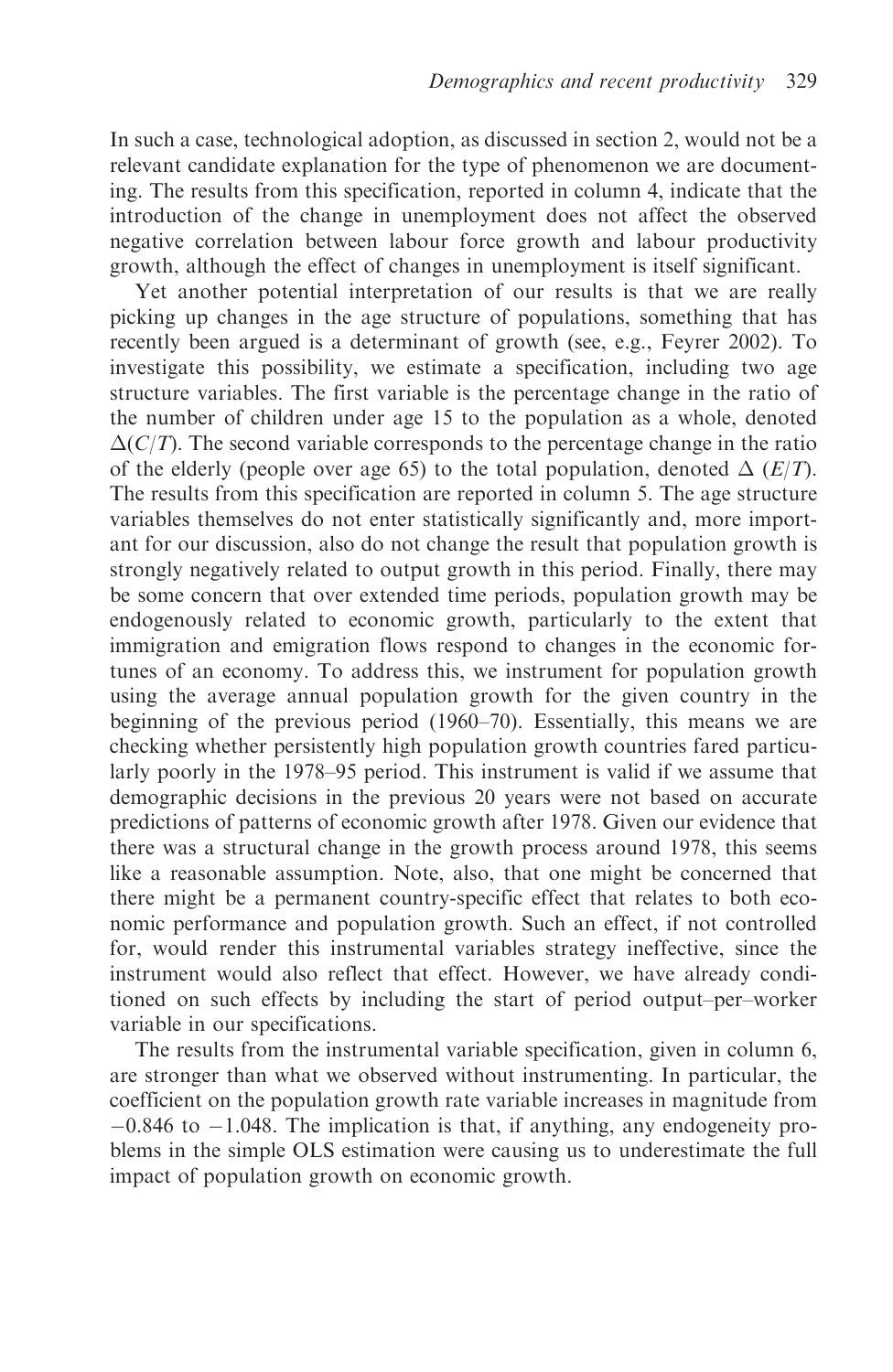

FIGURE 7 The cumulative effect of  $1\%$  population growth on output per worker

#### 3.1. Results for the world

To this point, we have confined our analysis to a set of rich countries. We did this, in part, as a means of controlling for other factors, such as political instability, that might confound our attempts to estimate basic underlying patterns of economic growth. However, we are also interested in whether the patterns we have identified are only a developed world phenomenon or show up in a broader sample of countries. To this end, we repeat our main investigation for the full set of countries for which we have data throughout our data period. In the Penn World tables, this amounts to 106 countries, for which there are data spanning the years 1960–98. Figure 7 reproduces figure 5 using the whole world sample. The results from the two samples show strong similarities. In particular, in the pre-1978 period, we again see only limited effects of population growth on economic growth. Though the estimates from the full world sample show a dip in the population effect in the early 1970s and a slight negative trend in the effect over the whole period, the implication from comparing the pre and post-1978 periods remains the same: limited pre-1978 population effects are converted into much more substantial effects after 1978. In the post-1978 period, we see the same evidence of a limited relationship up until the early to mid-1980s followed by a sharp increase (in absolute value) in the estimated effects. The drop is much more substantial than what was observed for our restricted sample and there is no evidence of a slow down or turnaround in the trend after 1995. It is worth noting, though, that this sample runs only to 1998 and thus may simply miss any potential turnaround. Thus, the overall pattern of differences before and after 1978 is, if anything, even stronger in the whole-world sample.

These rough impressions from the figure are confirmed in regression analysis. Table 4 contains estimates of our basic specification and the physical and human capital robustness checks. We again divide the sample in 1978 but allow the second period to run to 1998, which is the end of the sample for this data.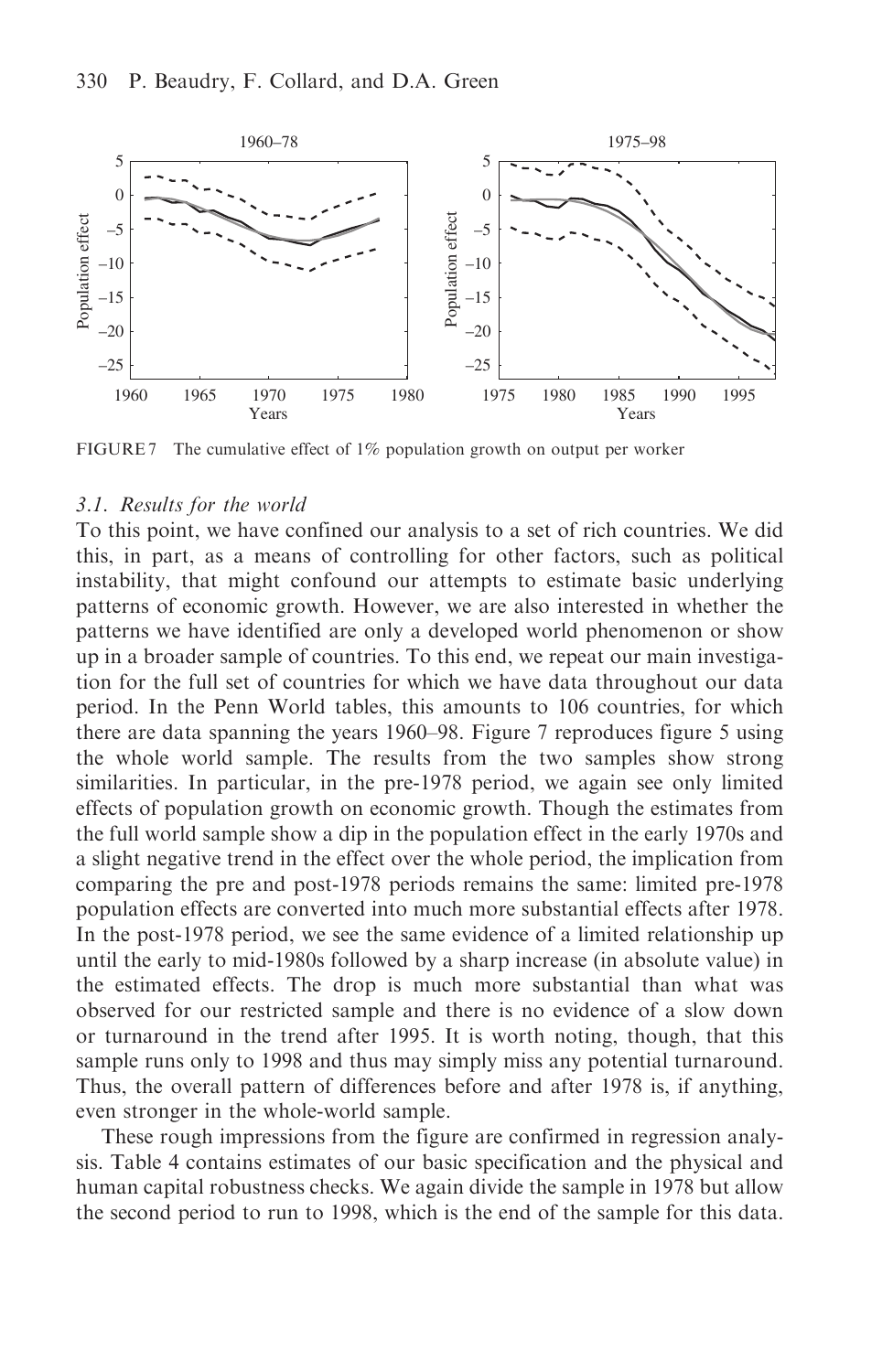| TABLE 4<br>Regression analysis |                     |                     |                     |                     |                     |                     |
|--------------------------------|---------------------|---------------------|---------------------|---------------------|---------------------|---------------------|
|                                | 1960-78             | 1978-98             | $1960 - 78$         | 1978-98             | $1960 - 78$         | 1978-98             |
| Cst                            | 0.024<br>(0.019)    | 0.030<br>(0.020)    | 0.109<br>(0.024)    | 0.147<br>(0.024)    | 0.152<br>(0.023)    | 0.140<br>(0.029)    |
| $(Y/L)_0$                      | 0.001<br>(0.002)    | $-0.000$<br>(0.002) | $-0.006$<br>(0.002) | $-0.008$<br>(0.002) | $-0.015$<br>(0.003) | $-0.010$<br>(0.003) |
| $\Delta N$                     | $-0.230$<br>(0.214) | $-0.976$<br>(0.185) | $-0.155$<br>(0.192) | $-0.806$<br>(0.157) | $-0.092$<br>(0.166) | $-0.808$<br>(0.179) |
| I/Y                            |                     |                     | 0.014<br>(0.003)    | 0.023<br>(0.003)    | 0.011<br>(0.003)    | 0.019<br>(0.004)    |
| H                              |                     |                     |                     |                     | 0.017<br>(0.003)    | 0.008<br>(0.006)    |
| $R^2$<br>Q(Total)              | 0.02                | 0.24<br>0.000       | 0.22                | 0.47<br>0.000       | 0.43                | 0.45<br>0.000       |
| $\mathcal{Q}(\Delta N)$        |                     | 0.004               |                     | 0.006               |                     | 0.002               |

NOTES: Standard errors are in parenthesis. The stability test lines report the p-value of the stability test. There are 106 observations. When education is introduced as regressor, the number of observations is 86.

The results from the basic specification in the first two columns support our discussion of the figures. The pre-1978 population growth effect is larger in absolute value than what was observed for the richer country sample but is still nowhere near statistical significance at any conventional significance level. In contrast, the post-1978 population growth effect is larger than what was observed in the smaller sample. It is also, again, statistically significantly different from zero at any conventional significance level and negative. The test-statistics at the bottom of the second column also indicate that there is no question that the impact of population growth changed between the two periods. The other difference relative to the earlier sample is that the initial output level has small and insignificant effects in both periods for the wholeworld sample, while for the smaller sample of countries it had a significant coefficient in the pre-1978 period. As we did in the results from the richer country sample, we check the robustness of these results by introducing physical and human capital variables.<sup>15</sup> Introducing the investment rate variable reduces the size of the estimated population growth effects in both periods but does not alter the overall pattern of an insignificant and relatively small effect before 1978 being followed by a much larger and significant second-period effect. In contrast to the results with the smaller sample, the investment rate itself enters significantly and becomes significantly larger in the second period than in the first. This is in line with the results in Beaudry, Collard, and Green (2004), where we showed that, for a broad sample of countries, both population

<sup>15</sup> Note that we have only 86 observations in the last specification reported in the table because of limitations on education data.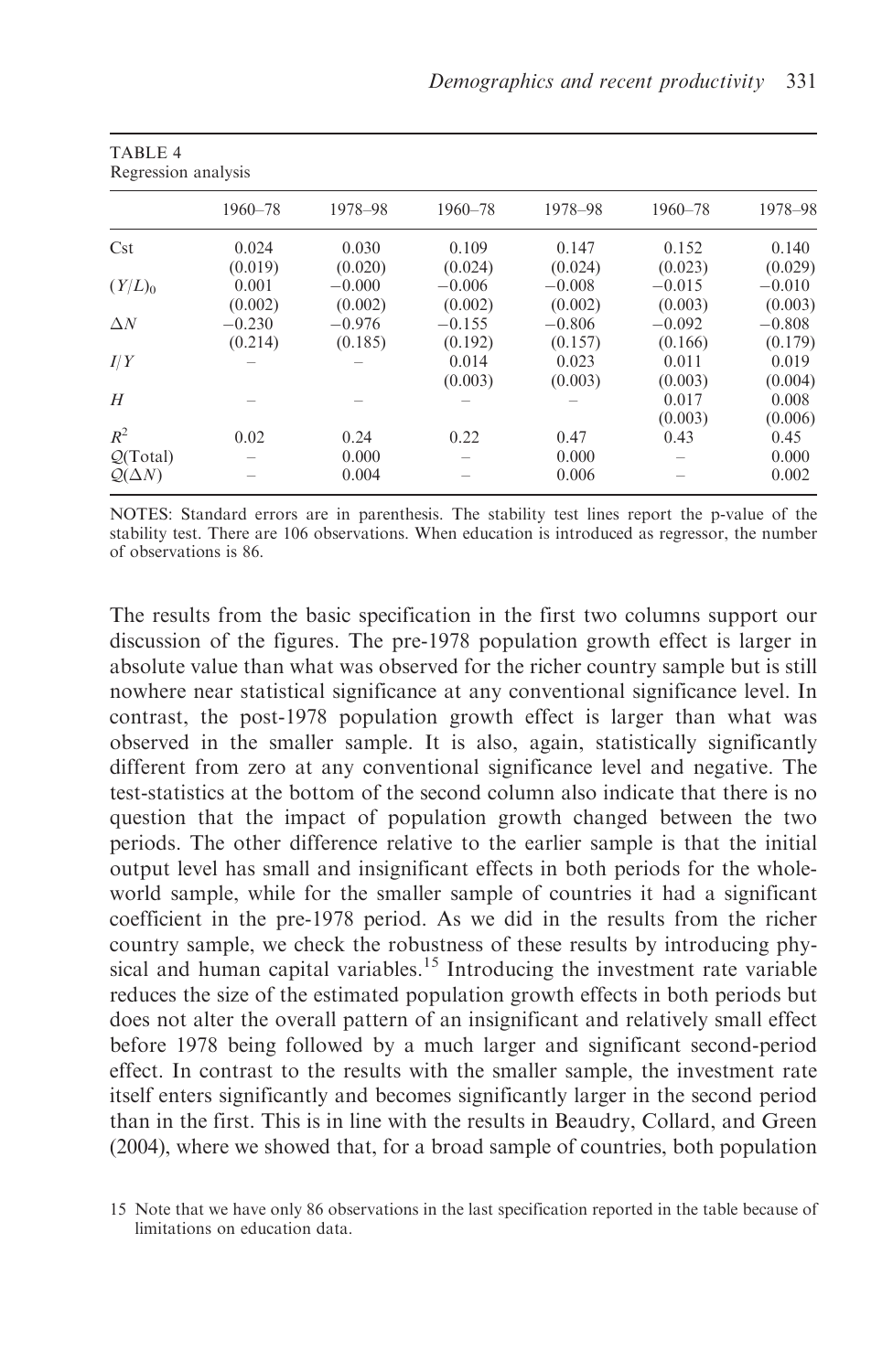and investment effects changed after 1978 and that this could explain the ''hollowing-out'' of the middle of the world income distribution that occurred over this period. Finally, the results are similar when we also introduce the human capital variable, with the only exception being that the convergence parameter is now statistically significant in both periods. The education effect itself is significant in the first period but insignificant and much smaller in the second period.

Overall, the results of these empirical investigations strongly support the notion of a structural break that took place in the late 1970s. That break is reflected in a switch from population growth's having no impact on economic growth patterns to its having large, statistically significant and negative effects after 1978. Moreover, the pattern of the population effects varies over time in a manner that is in close concordance with the pattern our theoretical model predicts for a period following the introduction of a major new technology. There is also some evidence of a turnaround in the relationship between population and economic growth in the late 1990s. However, while the basic pattern of no effect from population growth followed by a strong negative effect is evident both in samples of countries covering the whole world and covering only rich countries, the potential turnaround is evident only in the rich countries. Finally, these conclusions stand up to substantial robustness checks, suggesting that this is a strong basic pattern in the data.

# 4. Interpretation

The concordance between the theory presented in section 2 and the empirical patterns described in section 3 provide support for the view that (i) we have witnessed a major technological revolution starting somewhere in the mid- to late 1970s, and (ii) demographic differences across countries have been an important, and generally unrecognized, force driving the differential growth performances across countries during this period. An important element of these results is the duration of the patterns being described. The patterns play out in a medium-term time frame: 20 to 30 years. This implies caution in trying to interpret patterns in the type of time frames often examined in public discourse, the most recent being 5 to 10 years. For example, some observers have used comparisons of relative growth performance across countries since the mid 1990s to argue that the relatively successful countries in that time frame have superior economic and social policies. The 'American Miracle' of the late 1990s, in particular, has been used in this way. But the model and data presented here suggest that recent differences in growth may, instead, simply reflect that demographic differences across countries have led them to adjust to a technological revolution at different speeds.

As emphasized above, the data patterns presented in section 3 are surprisingly consistent with the very simple model of a technological revolution presented in section 2. Based on this, we could decide to conclude the paper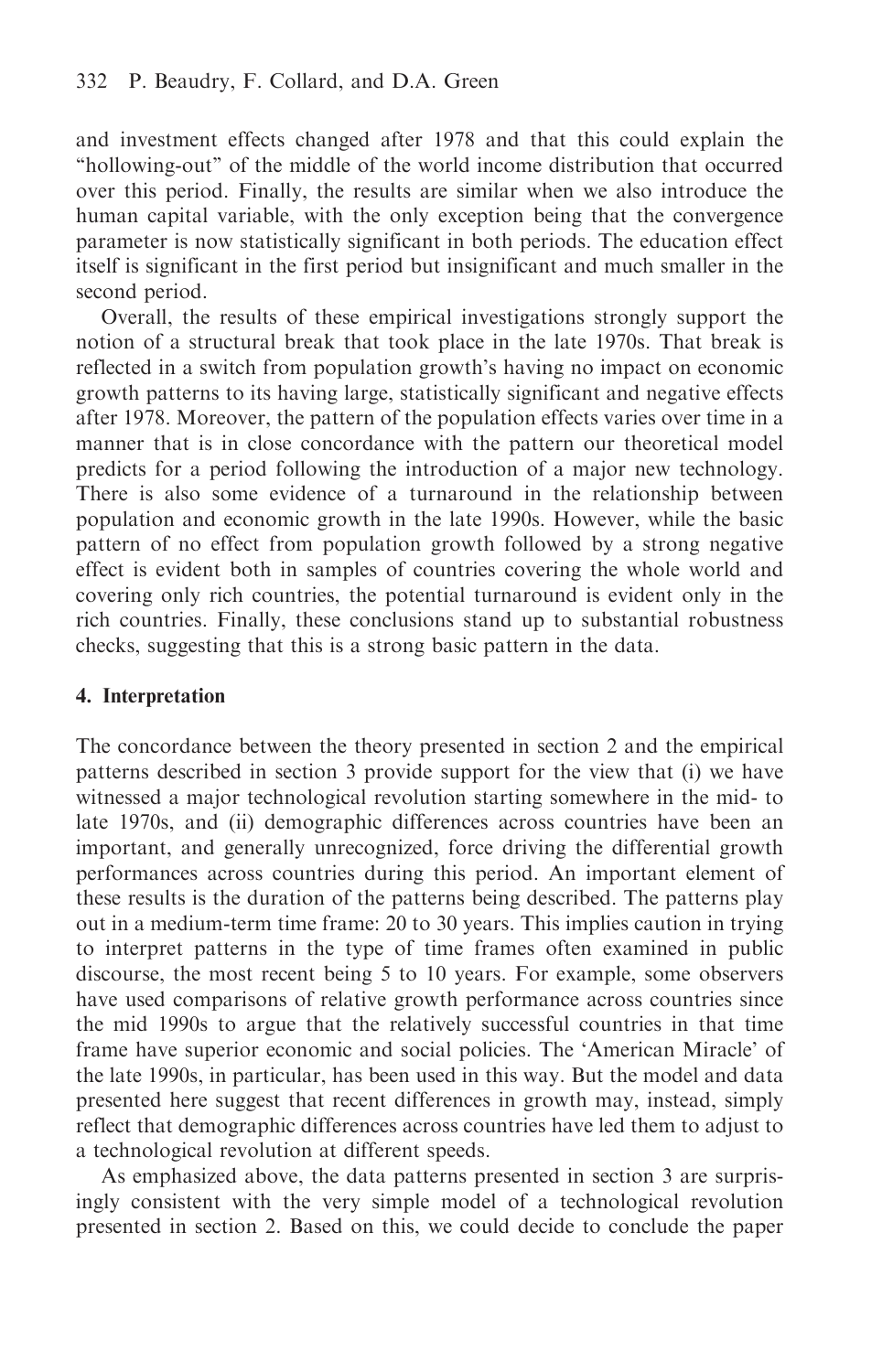here, since the data and model provide answers to most of the questions posed in the introduction. However, we would like to take advantage of this forum to discuss in some detail what we see as the way forward from here. That necessarily involves the somewhat unconventional step of criticizing what we ourselves have done and suggesting alternative solutions. Those potential solutions build on what we view as the important insights gained from the model presented to this point but require modifications to that model to match other patterns in the data.

In this spirit, we want to point out two shortcomings of the model of section 2. First, a key pattern in the data is the very long duration of the productivity slowdown that began in the mid-1970s and lasted at least until the mid-1990s. Recall that in the model of section 2, a productivity slowdown arises because agents are investing to learn how to use the new technology. Thus, a prolonged productivity slowdown implies particularly patient agents who are ready to forgo current income in order to invest in learning new skills. In our quantitative exploration of the model, we found that extremely low discount rates were needed to reproduce the pattern observed in the data. Since such low discount rates appeared unreasonable, it suggests to us a need to adjust the model in a manner that relies less on the forward looking behaviour of workers. Second, the time paths of the level of productivity for specific countries do not appear to match the model well. For example, consider the time path of labour productivity observed in the United States since 1947 as depicted in figure 8.

In this figure, we plot U.S. labour productivity<sup>16</sup> as well as two trend lines with identical slopes. The first trend line passes through the points 1947 and 1973, while the second trend line passes through the points 1995 and 2002. This graphically illustrates that U.S. labour productivity growth over the period 1995–2002 was essentially identical to that observed over the period 1947 to the mid-1970s (note that the first trend line goes almost through the year 1978). The only difference between the two trend lines is that the second trend line has an intercept that is almost 15% less than that of the first trend line. The lower trend line for the 1995–2002 period suggests that the economy witnessed a downward level shift starting somewhere in the 1970s and ending around 1995. In contrast, the model implies that by the end of the process countries should experience an upward level shift. In fact, the pattern in figure 8 suggests that the U.S. economy may have gone through a transition between 1975 and 1995, as suggested by the model, but this transition appears to have led to a lower level of productivity instead of a higher level as suggested by the model of section 2. The obvious question, then, is whether one can explain why rational agents may adopt a new technology that would lead to a lower level of

<sup>16</sup> This series is taken for the Bureau of Labour statistics and represents output per hour of work.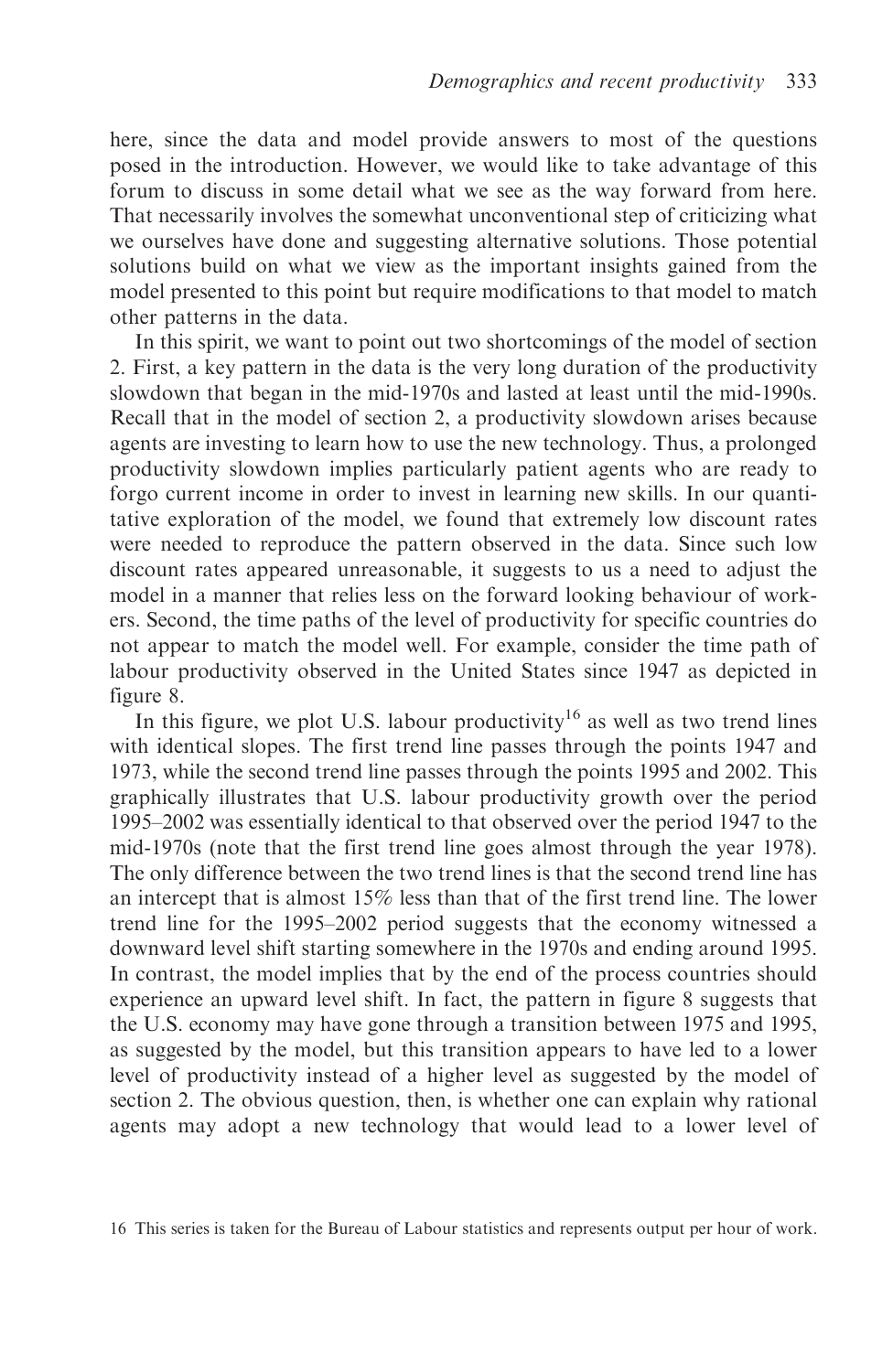

FIGURE 8 U.S. labour productivity

productivity, while simultaneously having the speed of adoption being driven by rates of population growth.

In the light of these difficulties, in the next subsection we present a modified model of a technological revolution that (i) does not rely on low discount rates to explain the relatively poor growth performance of high population growth countries during the period 1978–95, (ii) explains a downward level shift in labour productivity by the end of the process. We chose to present this alternative model at the end of the paper, as opposed to presenting in section 2, since it is a model built on quite controversial assumptions. Nonetheless, we believe it is a useful model, since it illustrate how the puzzles can be reconciled.<sup>17</sup> We leave the work of developing and testing refutable implications from this model (beyond the data patterns it was built to explain) to future work. Our goal here is to stimulate discussion over whether this, or an alternative, model provides an appropriate explanation for the data patterns we have emphasized.

#### 4.1. A modified interpretation

The model we present here builds on the theoretical and empirical insights we gained from the model in section  $2<sup>18</sup>$  In particular, it focuses on how economies adapt to a new technological paradigm as represented by a discrete change in the

18 The interested reader is referred to the technical appendix to this paper for a more formal derivation of the model.

<sup>17</sup> In Beaudry and Collard (2004) we present an alternative explanation building on the process of globalization instead of technological change.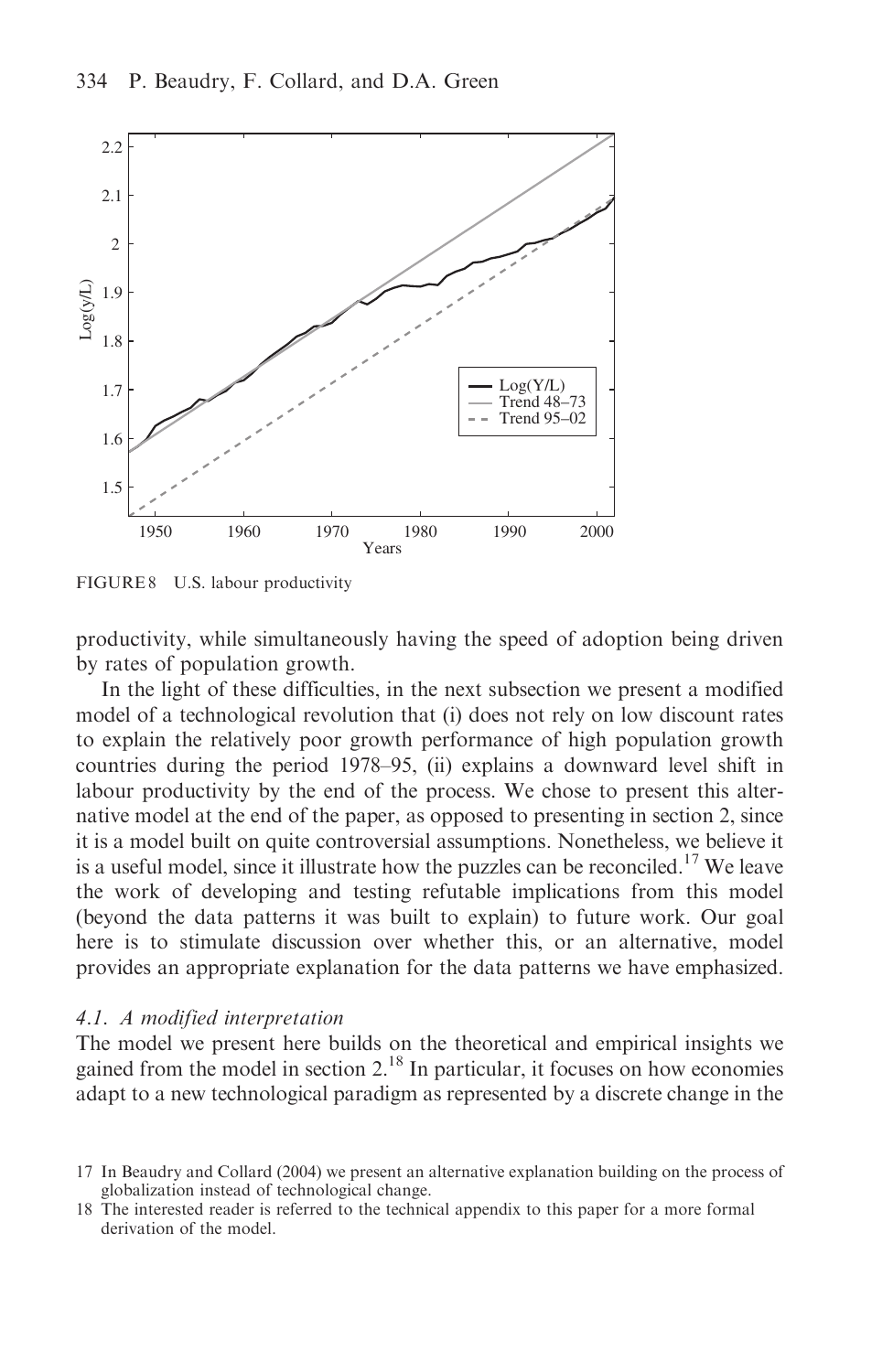production process. Furthermore, it again emphasizes the central role of population growth in explaining cross-country differences in growth performance during the transition. The main difference in the model is that instead of introducing a new technological paradigm that requires new skills to operate, the current model introduces a new technology that renders the motivation or monitoring of work effort easier. In order to capture such a possibility, we exploit ideas developed in the efficiency wage literature (especially the gift exchange literature).<sup>19</sup> To this end, let us consider an initial situation where a good  $X$  can be produced using the following production function:

$$
X(t) = K_x^{\circ}(t)^{\alpha} (L_x^{\circ}(t)e(t))^{1-\alpha},
$$

where  $0 \le \alpha \le 1$ .  $K_x^{\circ}$  is physical capital,  $L_x^{\circ}$  is labour time and e is effort (or initiative). The main assumption we draw from the efficiency wage literature is that  $e$  reacts to the degree to which the wage paid by a producer of  $X$  exceeds the competitive wage. That is, if we let  $w_z(t)$  represent the competitive wage for labour and we denote by  $w_x^{\circ}(t)$  the wage paid to a worker producing X, our main assumption is that effort is an increasing function of  $w_x^{\text{o}}(t)/w_z(t)$  as stated  $helow<sup>20</sup>$ 

$$
e(t) = e\left(\frac{w_x^{\text{o}}(t)}{w_z(t)}\right), \quad e'\left(\frac{w_x^{\text{o}}}{w_z(t)}\right) > 0.
$$

In this case, the optimal choice of  $w_x^{\text{o}}$  satisfies the condition:

$$
\frac{e^{\prime}\left(\frac{w_{x}^{\circ}(t)}{w_{z}(t)}\right)}{e\left(\frac{w_{x}^{\circ}(t)}{w_{z}(t)}\right)}\frac{w_{x}^{\circ}(t)}{w_{z}(t)}=1.
$$

Let us denote the optimal relative wage that solves the above decision by  $\gamma^*$ and let us denote  $e(\gamma^*)$  by  $e^*$ . Thus,  $e^*$  is the optimal level of effort to implement.

Now consider the introduction of an alternative means of producing  $X$ given by  $F(K_x^N(t), L_x^N(t))$ , where  $K_x^N(t)$  is a new type of capital. The main feature of this new technology is that it no longer depends explicitly on effort. This implies that a firm using this technology will find it optimal to pay workers the reservation wage  $w_z(t)$  instead of paying an above-market wage. The technological change that would allow a transformation of this type could be associated with making tasks easier to monitor or less demanding on motivation.

<sup>19</sup> Note that our results do not hinge on the adoption of the efficiency wage hypothesis. The results would hold under alternative modellings of the labour market providing they generate rents.

<sup>20</sup> We are assuming that the effort function is such that it is optimal for the firm to pay a wage premium.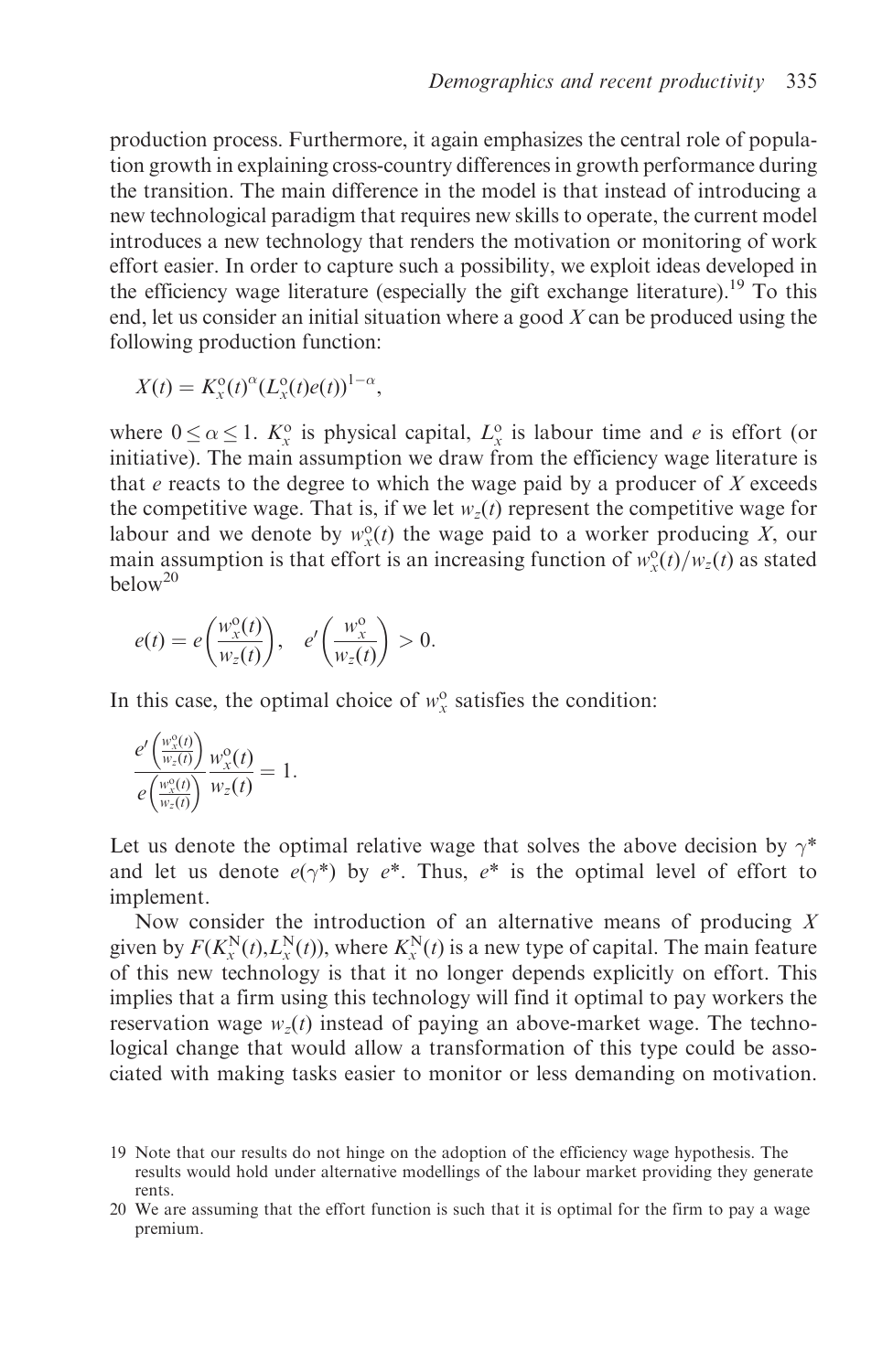However, there may be a drawback with this new form of work organization in that it may be less productive than the conventional technology when the latter is operated at the optimal level of effort. To capture this idea, let  $F(K_x^N(t), L_x^N(t))$  be given by

$$
F(K_x^N(t), L_x^N(t)) = K_x^N(t)^{\alpha} (\widetilde{e} L_x^N(t))^{1-\alpha},
$$

where  $\tilde{e} < e^*$  is the level of effort implemented in the new technology without a need to pay a wage premium. The new technology therefore saves on wage costs at the price of inducing lower productivity. The question then is how does an economy adjust to the introduction of such a technology? To answer this question, we need to pose the problem in an equilibrium framework that permits an endogenous determination of  $w_z(t)$ . To this end, consider the situation where there is a tradeable final good Y that is produced using to non-traded intermediate goods  $X$  and  $Z$  according to the function,

$$
Y(t) = X(t)^{\varphi} Z(t)^{1-\varphi}, \quad 0 < \varphi \le 1,
$$

and assume that the good  $Z$  is produced according to the production function

$$
Z(t) = A_z K_z(t)^{\alpha} L_z(t)^{1-\alpha},
$$

which implies that the production of the good  $Z$  is not subject to motivation issues.<sup>21</sup> We assume, as in section 2, that there is international trade in capital and that there is an irreversibility constraint on domestic capital accumulation for all three types of capital  $(K_x^0, K_x^N, K_z)$ . The accumulation equations for capital are standard, with physical depreciation rate given by  $\delta$ . The population in the economy grows at rate  $n$  and households maximize the discounted utility obtained by the consumption of the final good. In the absence of the routinized technology for the production of good  $X$ , it is easy to verify that the equilibrium level of output per worker,  $y(t) = Y(t)/L(t)$ , in the economy is given by

$$
y(t) = A_z^{\frac{1-\varphi}{1-\alpha}} \left(\frac{\alpha}{r+\delta}\right)^{\frac{\alpha}{1-\alpha}} \left(\varphi^{\varphi}(1-\varphi)^{1-\varphi}\right)^{\frac{1}{1-\alpha}} \frac{e^{*\varphi}\gamma^{*1-\varphi}}{\varphi+(1-\varphi)\gamma^*},
$$

which is independent of  $n$ . Hence, before the introduction of the new way of organizing work, demographics exert no effect on labour productivity.

Now consider introducing into such an economy the new method of production for X where  $\tilde{e}$  satisfies the condition  $\gamma * \tilde{e}/e^* > 1$ . Under this condition, it is profitable at initial prices to switch the production of  $X$  from the older technology towards the new routinized technology. However, the switch is not immediate, since the new

<sup>21</sup> Note that we assume that the elasticity of output with respect to each factor is the same in each sector and each technology. This assumption is made to keep analytical tractability. This assumption can be easily relaxed without altering our results at the price of loosing a simple analytical solution.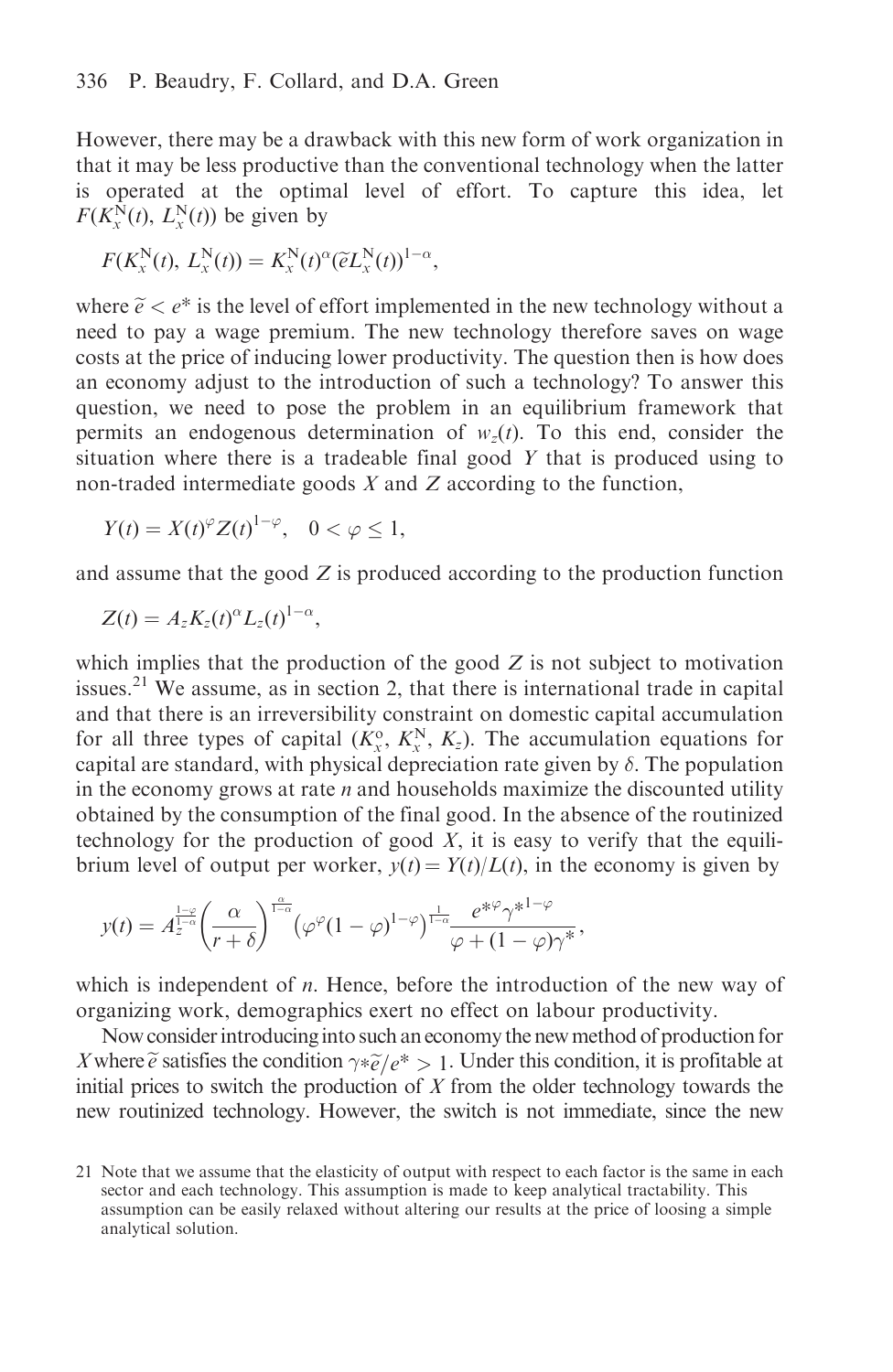

FIGURE 9 Labour productivity in the transition

technology requires another form of capital, which is built up gradually through investment. In the meantime, the capital in the old technology depreciates slowly. In this case, the time path of output per worker in the economy is given by

$$
y(t) = (\varphi^{\varphi}(1-\varphi)^{1-\varphi} A_{z}^{1-\alpha})^{\frac{1}{1-\alpha}} \left(\frac{\alpha}{r+\delta}\right)^{\frac{\alpha}{1-\alpha}} \tilde{e}^{\varphi} + \frac{\gamma^{*}-1}{\gamma^{*}} \frac{r+\delta}{\alpha} \left(\frac{e^{*}}{\gamma^{*}\tilde{e}}\right)^{\frac{1-\alpha}{\alpha}} k_{x}^{\circ}(t^{*}) e^{-(\delta+n)(t-t^{*})}.
$$

One important aspect to note from the above equation is that the speed of transition to the new steady state does not depend on the discount rate of workers, as was the case in the model of section 2. Instead, the speed of transition now depends only on the depreciation rate of capital and the rate of population growth, since workers are not making an investment decision with respect to the new technology. Hence, the transition process may be very extended even if individuals have high discount rates.

In figure 9, we report the evolution of labour productivity and the (log) labour productivity differential between an economy with a high and a low population rate of growth after the introduction of the new technology. Inspection of this figure indicates that the model possesses many of the same dynamic properties as the model developed in section 2. First, introducing the new method of production triggers a drop in labour productivity, as depicted in panel (a) of the figure.<sup>22</sup> Second, after the introduction of the new technology, the higher population growth country initially experiences a lower rate of growth in labour productivity than the smaller population growth country.

<sup>22</sup> To see this, compute the difference between  $y(t)$ ,  $t < t^*$ , as produced with the non-routinized technology, and  $y(t)$  at the time of introduction of the routinized technology ( $t = t^*$ ).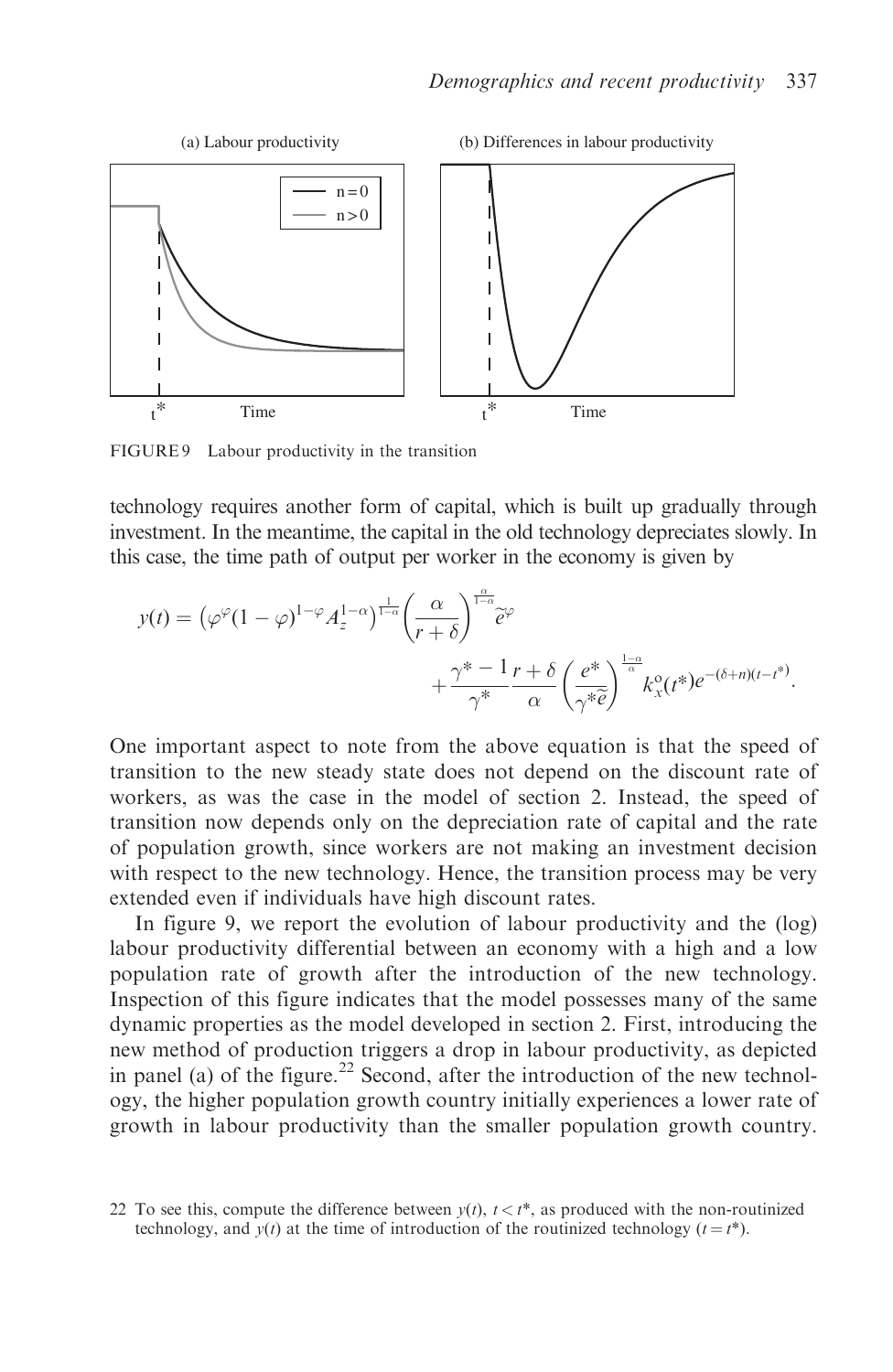Later, as it catches up to the same steady state, the labour productivity in the high population growth economy will grow at a faster pace.

The main difference relative to the model of section 2 is that the new technology, once introduced, induces a long-run a negative effect on the level of labour productivity. As we argued earlier, this is more consistent with that observed in the United States over the period 1960–2002 (see figure 8) than the pattern predicted by the model of section 2. Hence, the modified model presented in this section suggests that since the late 1970s we may have witnessed the introduction of a new technology that has rendered the labour market more competitive and less dependent on efficiency wages, at the cost of a permanent negative level effect on productivity.<sup>23</sup> Furthermore, the speed of transition of this model has been shown to be independent of the workers' rate of time preference. It is our belief that such a model provides an example of the type of building blocks needed to explain this period.

## 5. Conclusion

The object of this paper has been to show how cross-country comparisons of medium-run economic performance can help refine our understanding of recent economic history. The main empirical pattern we documented was a drastic change in the co-movement between labour productivity growth and population growth over the period 1960–2002. In particular, we showed that prior to the mid seventies, this co-movement was close to zero. From the late seventies to the mid nineties, this co-movement was strongly negative. There is also some evidence that the correlation may have become positive after 1995. To interpret such a pattern, we have presented two models of major technological change, in the spirit of the General Purpose Technology literature. In both models, population growth interacts with the adoption speed of a new technological paradigm to produce the type of U-shaped pattern of correlations between labour productivity growth and population growth observed in the data. Thus, patterns of productivity and population growth across countries provide support for the view that the world economy has witnessed a major technological revolution starting around 1978, and that the speed of adjustment to that structural change for a particular country has been, to a large extent, driven by its demographics.

23 The model presented here can easily be extended to be consistent with an increase in the returns to skill. For example, consider a situation where the good  $X$  requires only unskilled labour, while the good  $Z$  can be produced by both skilled and unskilled labour in the production of good Z, where (i) skilled labour is substitutable to unskilled labour but is more productive and (ii) the productivity differential between skilled and unskilled labour is greater than the rent paid to unskilled labour in sector X. Under these conditions, the average wage paid to unskilled workers will drop thereby leading to an increase in the average differential between skilled and unskilled workers.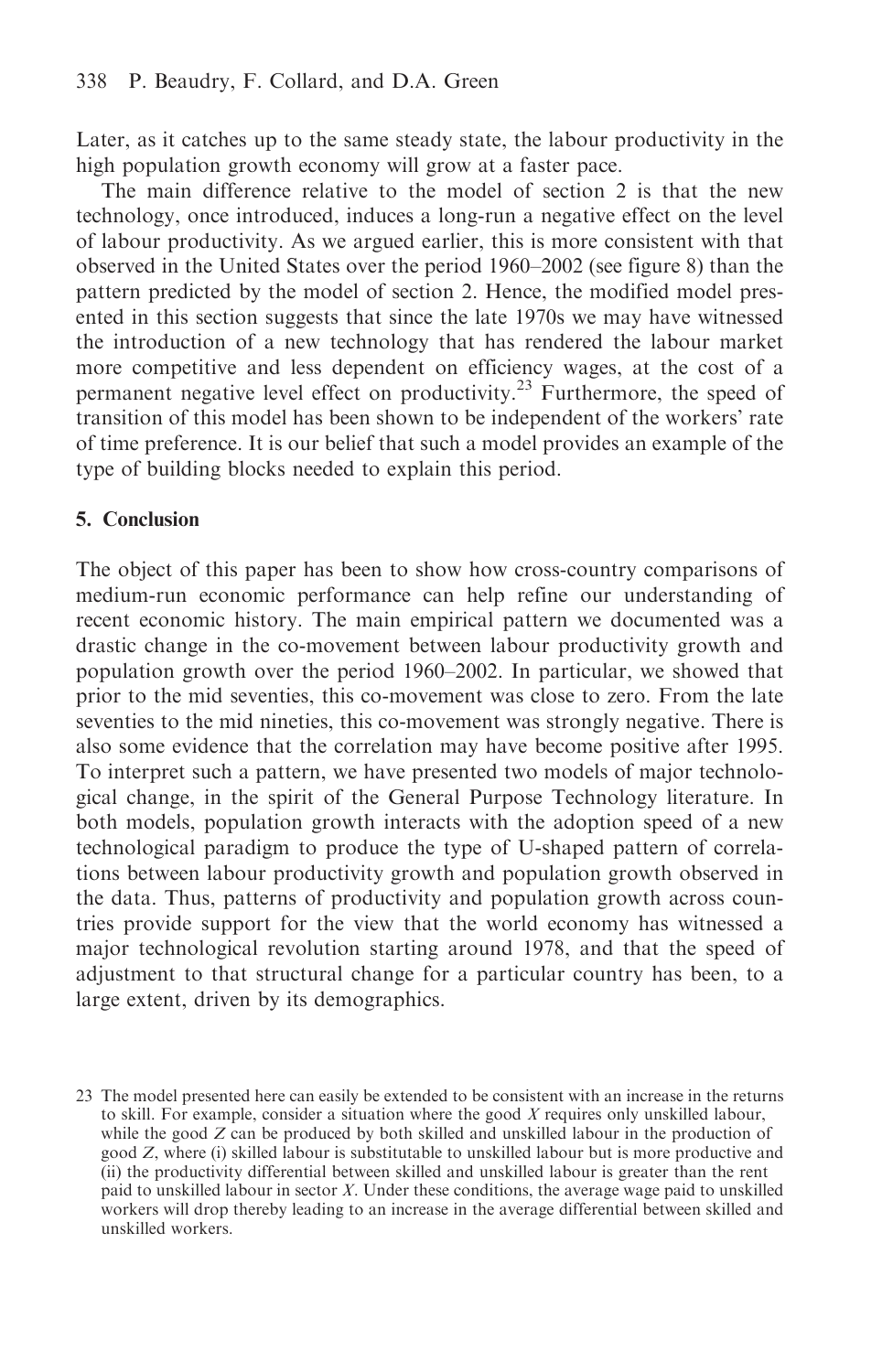These observations, in and of themselves, are important in policy discussions, since they suggest that relative economic performances across countries since 1995 may in large part reflect a reversal of patterns observed pre-1995, as opposed to the effects of recent policies. In contrast, the relatively strong growth performance of several countries, most notably the United States, since the mid-1990s has been used by some observers as evidence of the superiority of U.S. institutions. Given that the recent patterns can be explained by a medium-term economic model driven by demographics, we believe that such policy conclusion should be treated with caution.<sup>24</sup>

At a more speculative level, we have suggested that productivity patterns over the last 30 years may best be explained by a model of a technological revolution where the new technological paradigm favours the development of a more competitive labour market at the cost of a negative level shift in productivity. We argued in favour of this interpretation based on both the pattern of labour productivity observed in the United States over the last 50 years, as well as the view that it takes excessive forward-looking behaviour by agents to explain a process that involves lost productivity for 20 years before seeing any gains. However, only more research on the issue will allow us to provide a more definite answer.

## Appendix A. Data

Three datasets were used in this study. Data on output, population and investment shares are taken from the Penn World Table 6.0, downloadable from http://webhost.bridgew.edu/baten/. Education data are taken from Barro and Lee's (2000) dataset, which is downloadable from http://www.cid.harvard. edu/ciddata/ciddata.html. Finally, data regarding employment, unemployment, and labour force are taken from the OECD Economic Outlook 75.

Our measure of income,  $y$ , is the logarithm of real GDP chain per worker (RGDPW in PWT 6.0), where the definition of a worker is based on economically active population.

Population is POP in PWT 6.0. Workers are computed as the population from 15 to 64 obtained from

$$
POPW_t = \frac{\text{real GDP chain per capita}}{\text{real GDP chain per worker}} \times \text{population} = \frac{\text{RGDPL}}{\text{RGDPW}} \times \text{POP}.
$$

n then denotes the rate of growth of the 15–64 population.

The PWT 6.0 stopped in 1998. We therefore used the rate of growth of investment, output and population obtained from OECD sources in order to extend the dataset to 2002.

<sup>24</sup> Indeed, one might plausibly build a political economy model in which the higher population growth economies going through the initial productivity slowdown turn to radically altering their social programs as a policy response. Later, when the inevitable turnaround occurs, it would appear that the cuts in social policy caused the improved growth.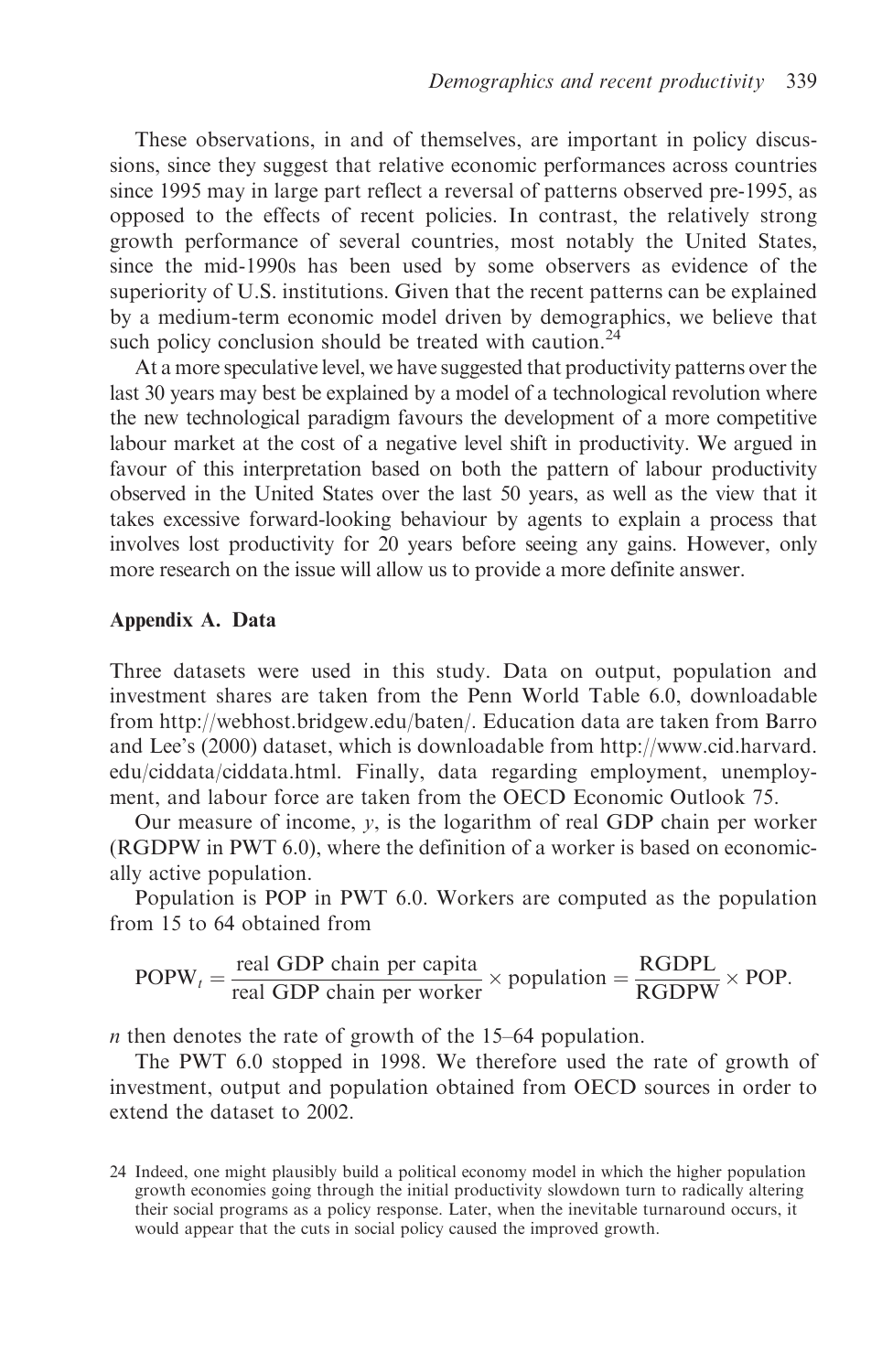In the version of the OECD Economic Outlook we used, employment, unemployment, and labour force data started later than 1960: Australia (1964), Austria (1965), and Netherlands (1969). We therefore used the rate of growth of each of these variable (obtained from an earlier version of the Compendium) to retrapolate the series.

#### Appendix B. Solving the model

The interested reader is referred to the technical appendix of this paper for detailed proofs of the propositions (available from http://fabcol.free.fr). In this section, we aim only at solving the labour allocation problem and use it to derive output per worker.

As indicated in the body text, the labour allocation problem, stated in intensive form, is

$$
\max_{\{s(t), h(t)\}_{t=t^*}^{\infty}} \int_{t^*}^{\infty} e^{-(r-n)(t-t^*)} (w^{\circ}(t)(1-h(t)-s(t)) + w^{\mathbb{N}}(t)s(t)) dt
$$
  
s.t.  $\dot{S}(t) = \Omega h(t) + n\overline{s}(t) - ns(t).$ 

Letting  $\mu(t)$  denote the shadow price of skilled labour, we have the following set of optimality conditions.

$$
w^{\circ}(t) = \Omega \mu(t) \tag{B1}
$$

$$
\dot{\mu}(t) = -(w^N(t) - w^0(t)) + r\mu(t)
$$
\n(B2)

As soon as the economy adopts the new technology, households stop investing in the old capital, which just depreciates over time, such that, using the demand for old capital, we have  $2^5$ 

$$
k^{\circ}(t) = k^{\circ}(t^{*})e^{-(\delta + n)(t - t^{*})}, \forall t > t^{*}.
$$
\n(B3)

On the contrary, it is always worthwhile to invest in the new technology and the rental price of capital is given by  $q^{N}(t) = r + \delta$ . Then, the capital stock is given by

$$
k^{\mathcal{N}}(t) = (1+\gamma) \left(\frac{\alpha}{r+\delta}\right)^{\frac{1}{1-\alpha}} s(t). \tag{B4}
$$

Using this result in the demand for skilled labour, we get

$$
w^N(t) = (1 - \alpha)(1 + \gamma) \left(\frac{\alpha}{r + \delta}\right)^{\frac{\alpha}{1 - \alpha}}.
$$
 (B5)

25 See the technical appendix for a formal proof of this statement.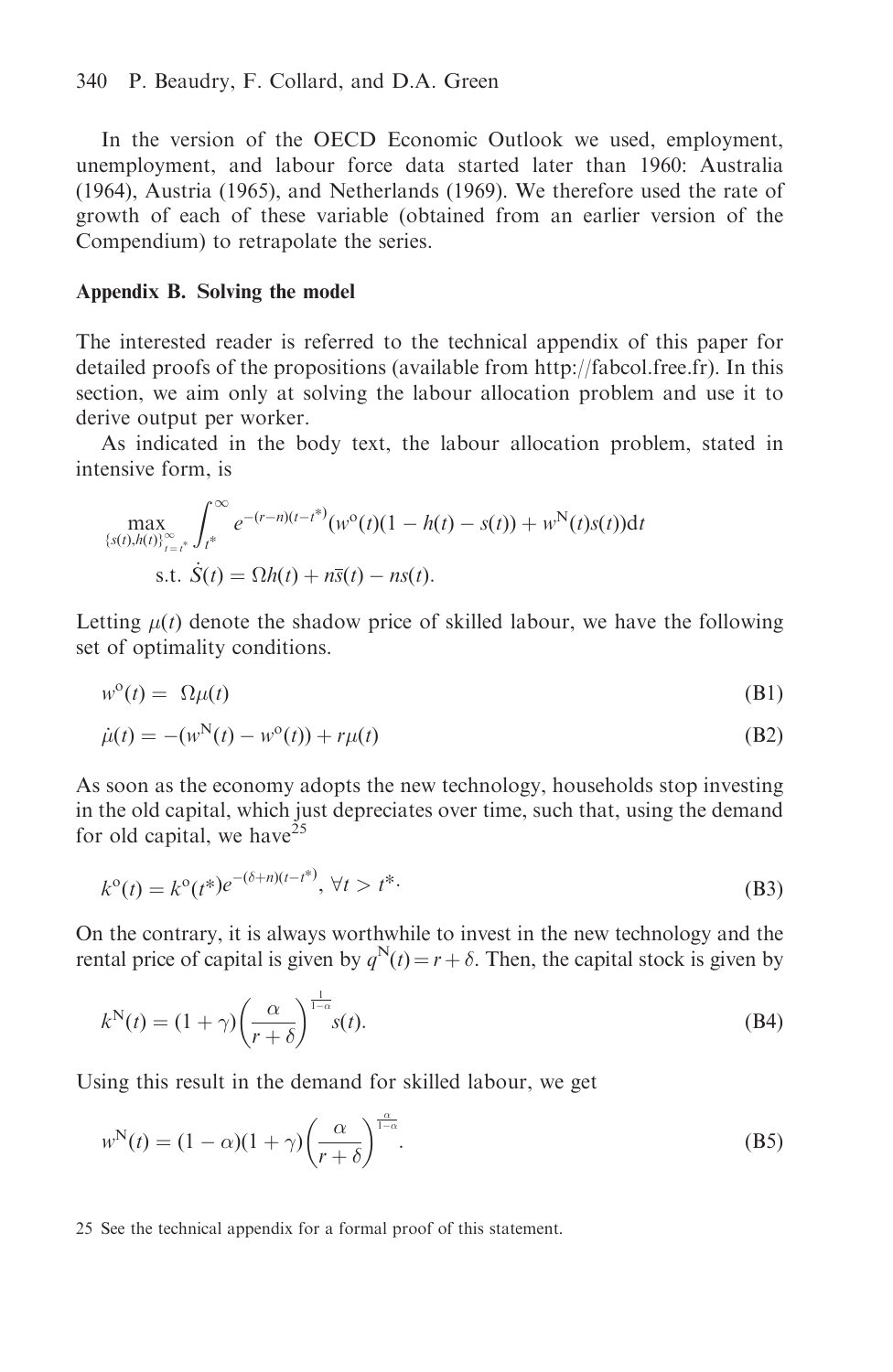Since  $w^N(t)$  actually jumps to its steady-state value, the system (B1)–(B2) can be simply solved to give

$$
w^{\text{o}}(t) = \frac{\Omega}{r + \Omega} w^{\text{N}}(t) = (1 - \alpha)(1 + \gamma) \frac{\Omega}{r + \Omega} \left(\frac{\alpha}{r + \delta}\right)^{\frac{\alpha}{1 - \alpha}}.
$$
 (B6)

Then, using the demand for unskilled labour, we obtain an expression for  $h(t)$ :

$$
h(t) = 1 - s(t) - \left(\frac{r + \Omega}{\Omega(1 + \gamma)}\right)^{\frac{1}{\alpha}} \left(\frac{r + \delta}{\alpha}\right)^{\frac{1}{1 - \alpha}} k^{\circ}(t^{*}) e^{-(\delta + n)(t - t^{*})}.
$$
 (B7)

Plugging the latter expression in the law of motion of skilled labour and solving the implied differential equation, we get

$$
s(t) = 1 - e^{-\Omega(t-t^*)} - \frac{\Omega}{\Omega - \delta - n} \left(\frac{r+\Omega}{\Omega(1+\gamma)}\right)^{\frac{1}{\alpha}} \left(\frac{r+\delta}{\alpha}\right)^{\frac{1}{1-\alpha}}
$$

$$
\cdot k^{\circ}(t^*) \left(e^{-(\delta+n)(t-t^*)} - e^{-\Omega(t-t^*)}\right).
$$

Plugging this result in the definition of the old and the new technologies, we obtain the following expression for output per worker

$$
y(t) = (1+\gamma)\left(\frac{\alpha}{r+\delta}\right)^{\frac{\alpha}{1-\alpha}} + \left(\frac{r+\Omega}{\Omega(1+\gamma)}\right)^{\frac{1}{\alpha}}\frac{(1+\gamma)(r+\delta)}{\alpha}
$$

$$
\cdot \left(\frac{\Omega}{r+\Omega} - \frac{\Omega}{\Omega-\delta-n}\right)k^{\circ}(t^{*})e^{-(\delta+n)(t-t^{*})} + (1+\gamma)\left(\frac{\alpha}{r+\delta}\right)^{\frac{\alpha}{1-\alpha}}
$$

$$
\cdot \left(\frac{\Omega}{\Omega-\delta-n}\left(\frac{r+\Omega}{\Omega(1+\gamma)}\right)^{\frac{1}{\alpha}}\left(\frac{r+\delta}{\alpha}\right)^{\frac{1}{1-\alpha}}k^{\circ}(t^{*}) - 1\right)e^{-\Omega(t-t^{*})},
$$

which corresponds to the law of motion of output per worker reported in the main text.

# Appendix C. Proof of propositions

*Proof of proposition 2.* The steady-state output in the economy where only the old technology is available is given by

$$
\overline{y}^{\mathrm{o}} = \left(\frac{\alpha}{r+\delta}\right)^{\frac{\alpha}{1-\alpha}}.
$$

The immediate effect of introducing the new technology is that output jumps to the new level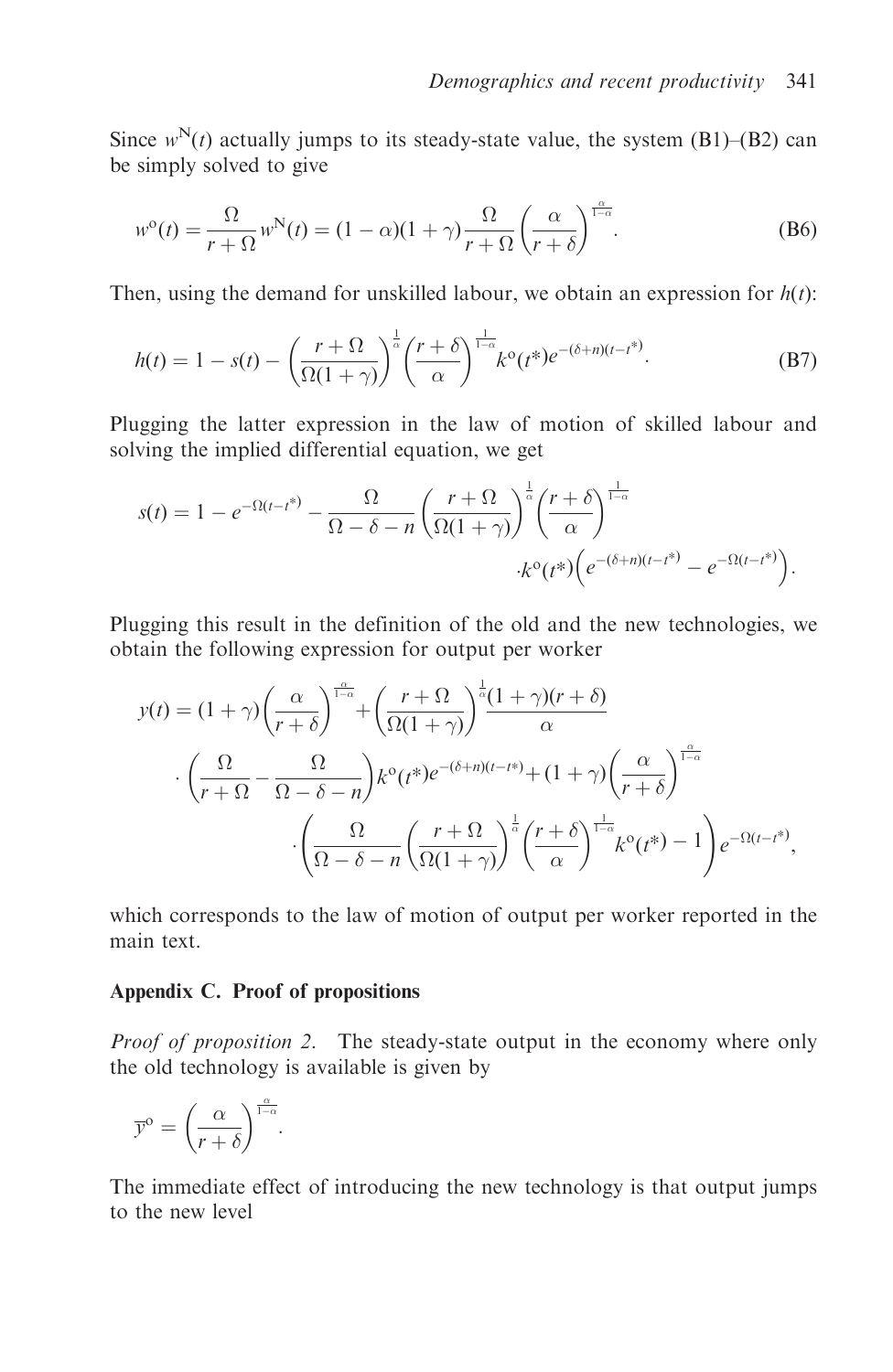$$
y(t^*) = \left(\frac{r+\Omega}{\Omega(1+\gamma)}\right)^{\frac{1-\alpha}{\alpha}} \left(\frac{\alpha}{r+\delta}\right)^{\frac{\alpha}{1-\alpha}},
$$

where we set  $k^{\circ}(t^*)$  to the steady-state value of the economy with the old technology. Noting that this rewrites

$$
y(t^*) = \left(\frac{r+\Omega}{\Omega(1+\gamma)}\right)^{\frac{1-\alpha}{\alpha}}\overline{y}^{\circ},
$$

and that by assumption  $\Omega \gamma/r > 1$ , we have  $y(t^*) \leq \overline{y}^{\circ}$ . The contract of  $\Box$ 

Proof of proposition 3. In order to prove the first part of the proposition, it is convenient to rewrite the dynamics of output per worker as

$$
y(t) = \psi_0 + \left(\psi_1 - \frac{\psi_2}{\Omega - \delta - n}\right) e^{-(n+\delta)(t-t^*)} + \left(\frac{\psi_2}{\Omega - \delta - n} - \psi_0\right) e^{-\Omega(t-t^*)},
$$

where

$$
\psi_0 = (1+\gamma)\left(\frac{\alpha}{r+\delta}\right)^{\frac{\alpha}{1-\alpha}}, \psi_1 = \left(\frac{r+\Omega}{\Omega(1+\gamma)}\right)^{\frac{1}{\alpha}} \frac{(1+\gamma)(r+\delta)}{\alpha} \frac{\Omega}{r+\Omega} k^{\circ}(t^*)
$$

and

$$
\psi_2 = \left(\frac{r+\Omega}{\Omega(1+\gamma)}\right)^{\frac{1}{\alpha}} \frac{(1+\gamma)(r+\delta)}{\alpha} \Omega k^{\circ}(t^*)
$$

What we need to show is that the larger the rate of population growth, the lower the growth in output per worker at the beginning of the transition, which amounts to proving that the first-order derivative of the rate of growth of output per worker with respect to *n* is negative when *t* is close to  $t^*$ . The rate of growth of output per worker writes as

$$
\frac{\dot{y}(t)}{y(t)} = -\frac{(\delta + n)\left(\psi_1 - \frac{\psi_2}{\Omega - \delta - n}\right)e^{-(n+\delta)(t-t^*)} + \Omega\left(\frac{\psi_2}{\Omega - \delta - n} - \psi_0\right)e^{-\Omega(t-t^*)}}{\psi_0 + \left(\psi_1 - \frac{\psi_2}{\Omega - \delta - n}\right)e^{-(n+\delta)t} + \left(\frac{\psi_2}{\Omega - \delta - n} - \psi_0\right)e^{-\Omega(t-t^*)}} = -\frac{u(t, n)}{v(t, n)}.
$$

We therefore have that

$$
\frac{\partial \dot{y}(t)/y(t)}{\partial n} = -\frac{\frac{\partial u(t,n)}{\partial n}v(t,n) - \frac{\partial n(t,n)}{\partial n}u(t,n)}{v(t,n)^2}.
$$

Straightforward calculation shows that at the time of introduction of the new technology,  $t = t^*$ , we have  $u(t, n) = (\delta + n)\psi_1 - \Omega \psi_0 + \psi_2$ ,  $v(t, n) = \psi_1$ ,  $\partial u(t, n)$ /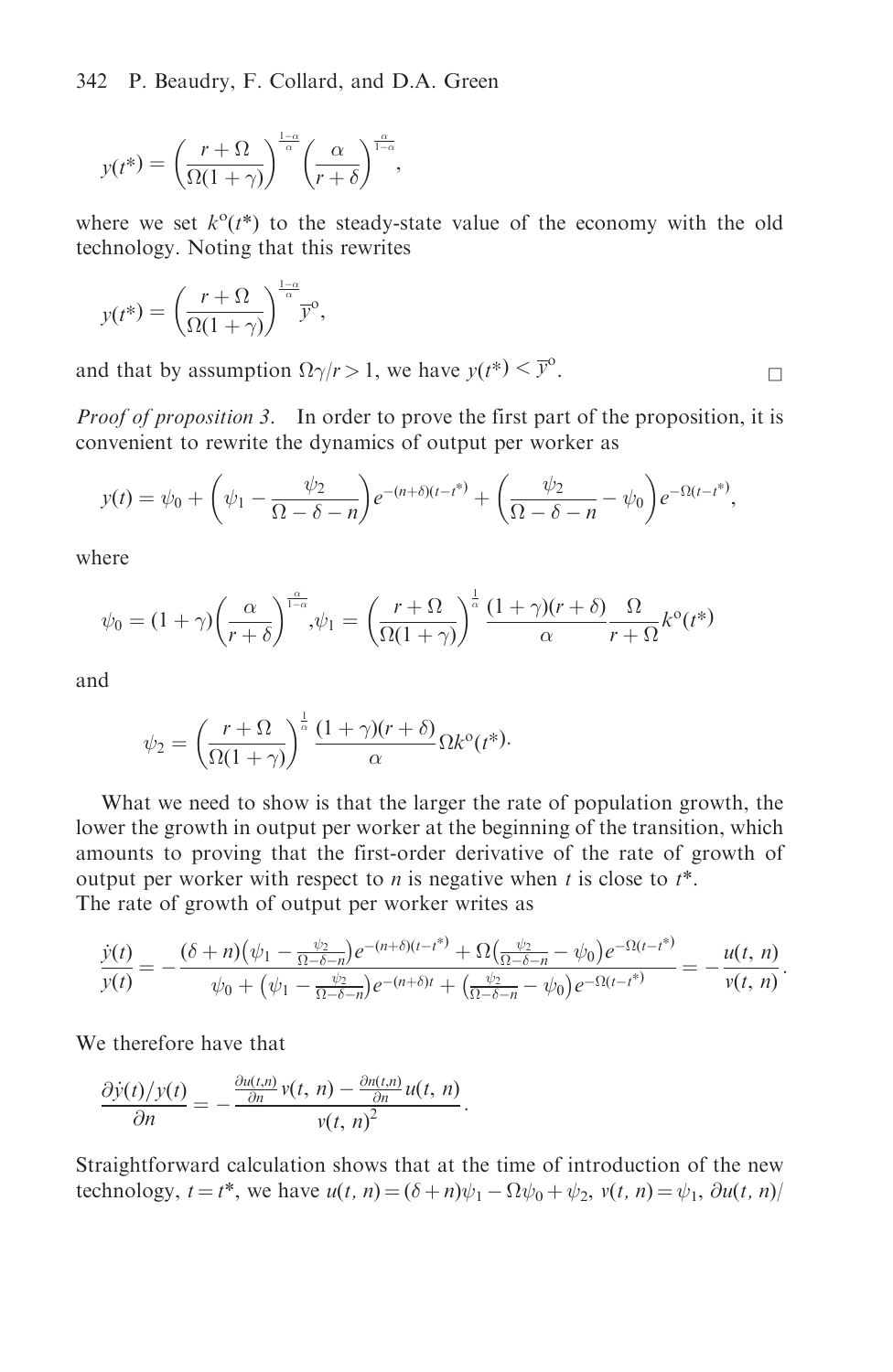$\partial n = \psi_1$ , and  $\partial v(t, n)/\partial n = 0$ . Hence, plugging these results into the derivative of the rate of growth of output per worker evaluated at time  $t^*$ , we get

$$
\left. \frac{\partial \dot{y}(t)/y(t)}{\partial n} \right|_{t=t^*} = -1,
$$

which proves the first part of the proposition.

The second part of the proposition is trivial, since the steady state of the economy does not depend on the rate of population growth. So, no matter  $n$ , all economies will tend to the same limit. Since the rate of growth in the highpopulation-growth economy is lower at the beginning of the transition than it is in the low-population-growth economy, it has to be greater at some point to converge to the same steady state.  $\Box$ 

#### References

- Aghion, P., and P.W. Howitt (1998) 'On the macroeconomic effects of major technological change,' in *General Purpose Technologies and Economic Growth*, ed. E. Helpman (Cambridge MA: MIT Press)
- Barro, R.J., and J.W. Lee (2000) 'International Data on Educational Attainment Updates and Implications,' NBER Working Paper 7911
- Beaudry, P., and D. Green (1998) 'What is driving US and Canadian wages: endogenous technical change or endogenous choice of technique?' NBER Working Paper 7697
- –– (2000) 'Population growth, technological adoption and economic outcomes in the information era,' Review of Economic Dynamics 5, 749–74
- –– (2003) 'The changing structure of wages in the US and Germany: what explains the differences?' American Economic Review 93, 573–602
- Beaudry, P., and F. Collard (2002) 'Why has the employment-productivity tradeoff among industrialized countries been so strong?' NBER Working Paper 8754
- –– (2003) 'Recent technological and economic change among industrialized countries: insights from population growth,' Scandinavian Journal of Economics 105, 441–63
- (2004) 'Globalization, returns to accumulation and the world distribution of output,' Working Paper 10565, NBER 2004
- Beaudry, P., F. Collard, and D. Green (2004) 'Decomposing the twin peaks: a study of the changing world distribution of output per worker,' NBER Working Paper 9240
- Blanchard, O.J. (1997) 'The medium run,' in Brookings Papers on Economic Activity, Vol. 16 (Cambridge MA: MIT Press)
- Bresnahan, T., and M. Trajtenberg (1997) 'General purpose technologies: engines of growth?' Journal of Econometrics 65, 83–108
- Caselli, F. (1999) 'Technological Revolutions,' American Economic Review 89, 78–102
- Durlauf, S.N., and D.T. Quah (1999) 'The new empirics of economic growth,' in Handbook of Macroeconomics, ed. J.B. Taylor and M. Woodford Vol. 1 (Amsterdam: Esevier Science)
- Feyrer, J. (2002) 'Demographics and productivity,' mimeo, Dartmouth College
- Greenwood, J., and M. Yorukoglu (1997) '1974,' Carnegie-Rochester Conference Series 46, 49–95
- Helpman, E., and T. Trajtenberg (1998) 'A time to sow and a time to reap: growth based on general purpose technologies,' in General Purpose Technologies and Economic Growth, ed. E. Helpman (Cambridge MA: MIT Press)